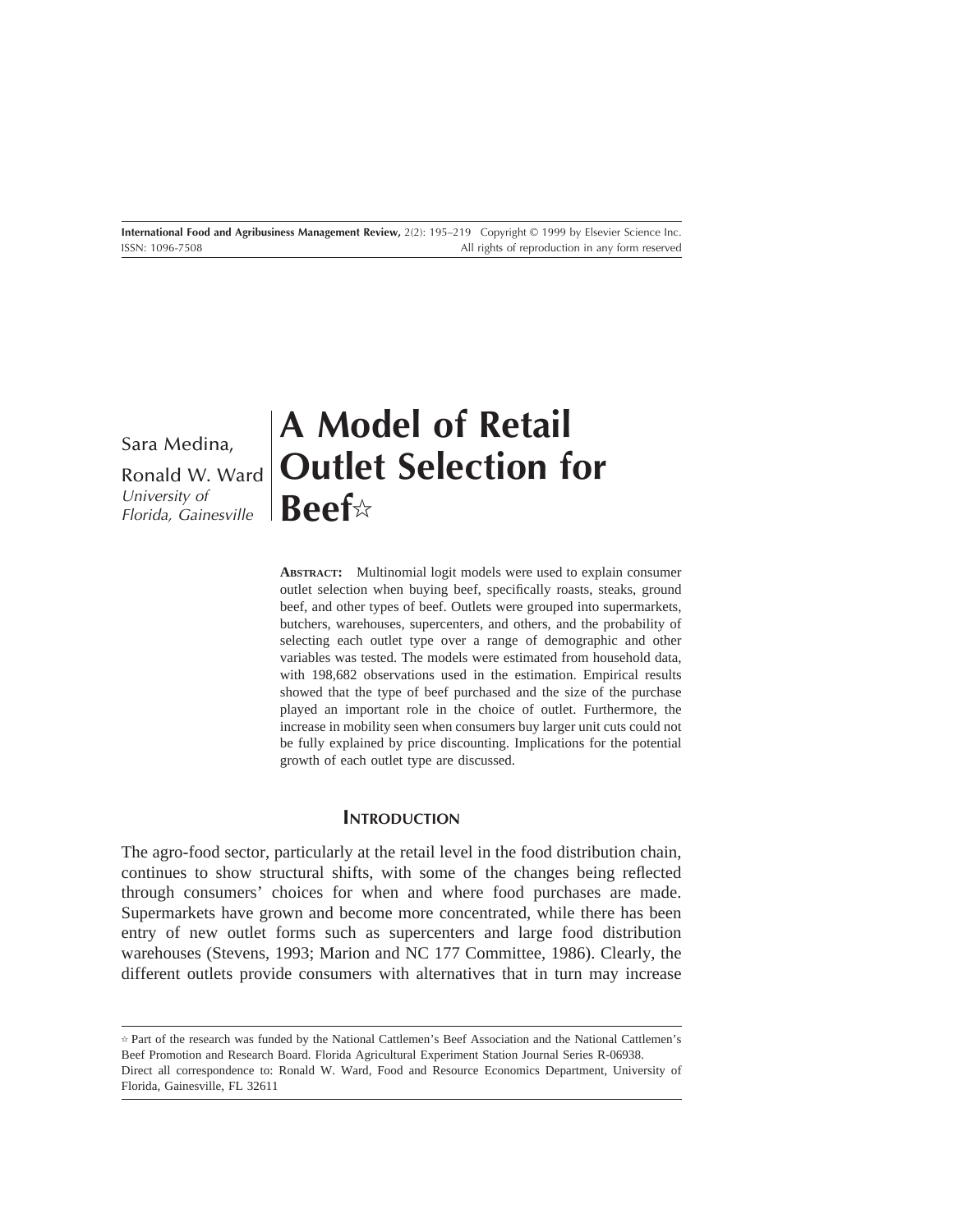competition (Shughart, 1997; Pepall et al., 1999). Yet, if consumers show very little willingness to shift their purchasing patterns among outlets, the potential competition may be minimal. An important issue to competitiveness is the extent that consumers are willing to shift their purchasing patterns through different outlets. The degree of mobility in consumer outlet selection is likely tied to what is being purchased and to the characteristics of the consumers. This issue is of particular importance to various agribusiness sectors because consumer outlet mobility may ultimately impact the price linkage seen between the retail sector and food distributors and producers.

To empirically address outlet selection mobility, the following analysis was limited to the outlet selection for meat, specifically beef. Although beef is but one of thousands of food items, it can provide important insight into the role of different outlets for a highly perishable product that is a major component of most consumers' diets. In fact, Ward (1998) showed that more than 85% of all U.S. households purchase some beef within a 2-week period. Hence, in the following analysis, household buying patterns for beef across the major retail outlets was explored with the explicit purpose of measuring consumers' mobility.

With the use of individual consumer's household purchasing data, trends in the selection of outlet choices for beef consumption will be shown, with the outlets defined as supermarkets; warehouses; butchers; supercenters; and others, including convenience type outlets. Supermarkets are multiple department, self-service stores with annual sales exceeding millions of dollars. Warehouses provide food outlets with limited product variety and services, incorporating case lot stocking and shelving practices. Supercenters have an average size of about  $14,000 \text{ m.}^2$ , devoting about 40% of their space to groceries. Convenience stores are small outlets that are able to handle only a limited selection of food and nonfood products and are typically open extended hours (United States Department of Agriculture, 1994).

Consumer mobility can be illustrated by determining the propensity for selecting these outlets. Specifically, the probability of selecting each outlet type can be estimated, allowing the likelihood of using an outlet be related to what is being purchased and to the characteristics of the buyer. Outlet choices were expected to differ across demographics and seasons and according to the types and quantities of food purchased. Demographics were measured with income levels, household sizes, market sizes, women's employment levels, and ages of women. Women's demographics were expected to be important because food purchasing decisions are often made by women.

The outlet choices for beef as defined above simply represent alternatives; there was no implied order or ranking of the outlets. That is, supermarkets were not ranked above or below, say, butchers. For each time period, a household reported the beef purchasing events and identified the outlet selection for each purchase. Thus, over the full data set, the nonordered selections of each outlet type can be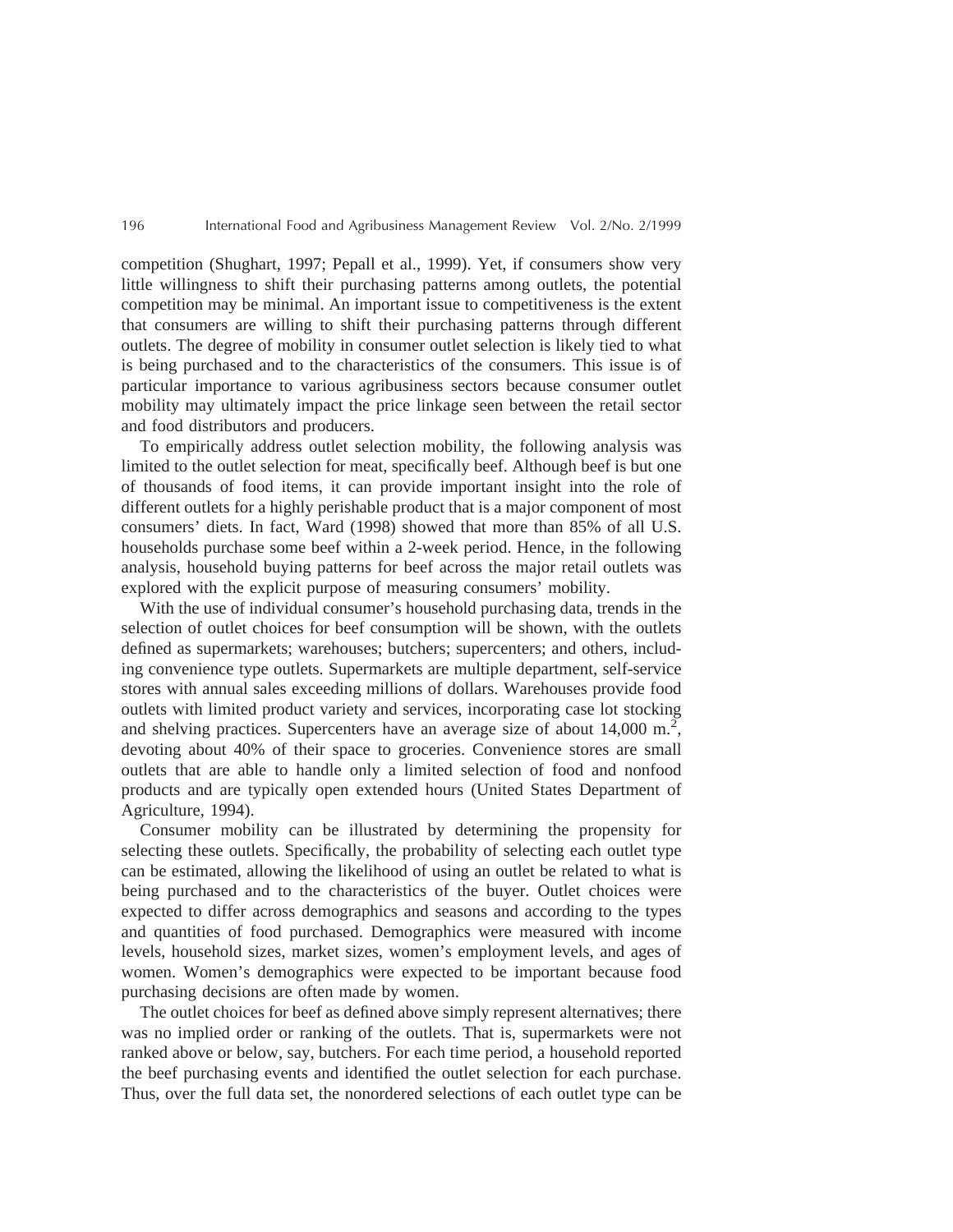explained by using appropriate econometric models (National Panel Dairy [NPD], 1998). Specifically, the data structure suggested the use of a multinomial, unordered, logit model to explain the outlet selection mobility. Furthermore, because the type of purchase was expected to be relevant, beef purchases were grouped into four subcategories: roasts, steaks, ground beef, and other beef products. Price effects were considered when separate equations were estimated for each of the four meat cuts.

#### **OUTLET SELECTION SPECIFICATION AND DATA**

Given the discrete and unordered nature of the outlets defined above, an unordered, multinomial logit model was adopted and estimated (McFadden, 1973; Chow, 1983; Guadagni and Little, 1983; Long, 1997; Liao, 1994; Theil, 1969). With application of the multinomial logit model, the probabilities were estimated for choosing among supermarkets, warehouses, butchers, supercenters, and other retail outlets. This last category included neighborhood shops selling beef, convenience stores, and cooperative outlets.

In Eq. (1), the probability of choosing outlet *j* is defined where  $j = 1, 2, \ldots$ , 5. If  $n = 2$ , Eq. (1) is a binomial model that is typically estimated with logit and/or probit models. The  $\beta$ s carry the *jk* subscripts, with *j* denoting the outlet choice, and *k* distinguishing *m* independent  $(x)$  variables, with  $x_0$  being a unitary vector. Standard maximum likelihood techniques were used to estimate the full model (Time Series Processor, 1997). The outlet choices were mutually exclusive, thus removing any potential problems with irrelevant alternatives, because on any reporting event you cannot be in more than one type of outlet at the same time. Note in Eq. (1) the exogenous variables are not related to specific outlets, hence  $x_k$  does not carrying the *j* subscript.

$$
\operatorname{Prob}(y = j|x) = \frac{\exp\left(\sum_{k=0}^{m} \beta_{jk} x_k\right)}{\left(\sum_{j=1}^{n} \exp\left(\sum_{k=0}^{m} \beta_{jk} x_k\right)\right)}
$$
(1)

The variables  $x_k$  in Eq. (1) include a variety of demographic characteristics, seasonality, quantities, and types of beef purchased. The different explanatory variables were qualitative and thus required the use of dummy variables, as indicated with the definitions in Table 1. For most of the demographic variables, it was difficult to set forth theoretical arguments about the direction of mobility, if any. Yet differences were expected across the demographics, and the effects had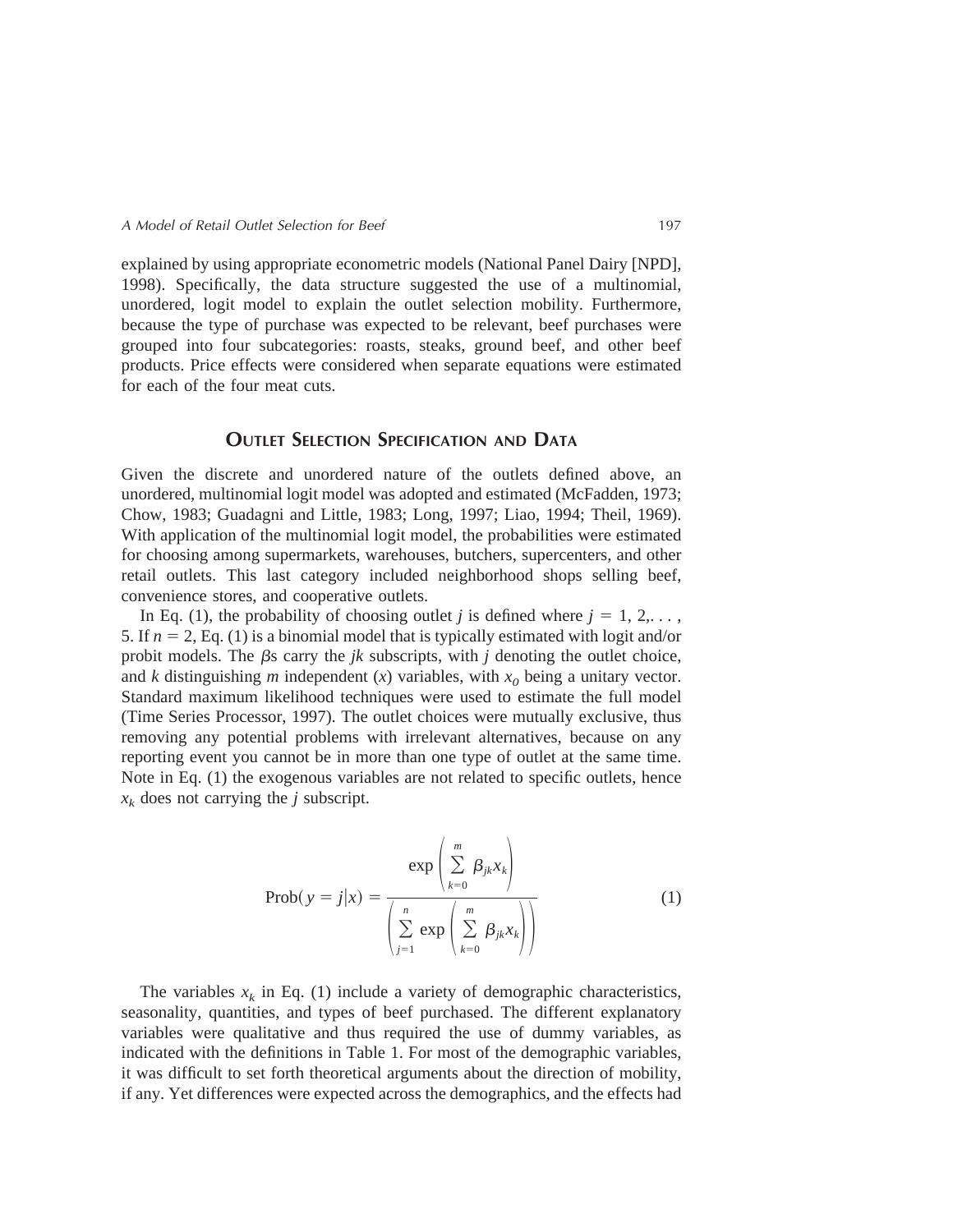| Type of variable                                                  | Variable                                                                           | Range                                                                          | Frequency<br>share $(\%)$        |
|-------------------------------------------------------------------|------------------------------------------------------------------------------------|--------------------------------------------------------------------------------|----------------------------------|
| Demographics: income (\$)                                         | $INC1$ (base)<br>INC <sub>2</sub><br>INC <sub>3</sub><br>INC <sub>A</sub>          | 0 to \$24,999<br>\$25,000 to \$49,999<br>\$50,000 to \$74,999<br>over \$75,000 | 34.95<br>34.51<br>20.18<br>10.36 |
| Demographics: household<br>size (number of people)                | $HSZ1$ (base)<br>$HSZ_2$<br>HSZ <sub>3</sub><br>HSZ <sub>4</sub>                   | 1<br>$\overline{2}$<br>3<br>4 plus                                             | 6.53<br>31.30<br>22.69<br>39.48  |
| Demographics: market<br>size (number of people)                   | $MSA_1$ (base)<br>MSA <sub>2</sub><br>MSA <sub>3</sub>                             | 0 to 49,999<br>50,000 to 249,999<br>over 250,000                               | 22.74<br>8.09<br>69.17           |
| Demographics: women's<br>employment level (hours)                 | $EMF_1$ (base)<br>EMF <sub>2</sub><br>EMF <sub>3</sub>                             | unemployed<br>$0$ to $30$<br>over 30                                           | 49.05<br>13.11<br>37.84          |
| Demographics: age<br>of women (years)                             | $AGF1$ (base)<br>AGF <sub>2</sub><br>AGF <sub>3</sub>                              | 0 to 29<br>30 to 50<br>over 50                                                 | 8.72<br>51.76<br>39.52           |
| Quantity of beef<br>(pounds per buying<br>occasion per household) | $LBS_1$ (base)<br>LBS <sub>2</sub><br>LBS <sub>3</sub><br>LBS <sub>4</sub>         | under 1 pound<br>1 to under 2<br>2 to under 5<br>5 pounds or more              | 14.46<br>40.38<br>35.66<br>9.50  |
| Type of beef (cuts)                                               | $BFCUT_1$ (base)<br>BFCUT <sub>2</sub><br>BFCUT <sub>3</sub><br>BFCUT <sub>A</sub> | other<br>roasts<br>steaks<br>ground beef                                       | 11.44<br>13.24<br>28.73<br>46.59 |
| Seasonality (quarters)                                            | $QTR_1$<br>QTR <sub>2</sub><br>QTR <sub>3</sub><br>$QTR_{4}$                       | January-March<br>April-June<br>July-September<br>October-December              | 26.06<br>26.72<br>22.97<br>24.25 |

**Table 1.** Variable Definitions for NPD Household Meat Consumption Data

to be empirically determined. Women's employment status was an exception, where the outlet selection should be closely tied to convenience and availability. Supermarkets were expected to be more convenient. Location of the household in terms of the market size should have also played a role. Rural residents may frequent the smaller local shops, whereas the major outlets may be of greater importance in the more populated regions. Also, market size may have had some implications for distance to the outlet, however, that could not be measured with the current database. Unfortunately, there was no distance-to-the-outlet measure within the data set, and this is a potential shortcoming of the study. Yet, given the use of the automobile within the U.S., the distance factor, although recognizing that it cannot be tested with the current panel data, was not expected to be of great importance.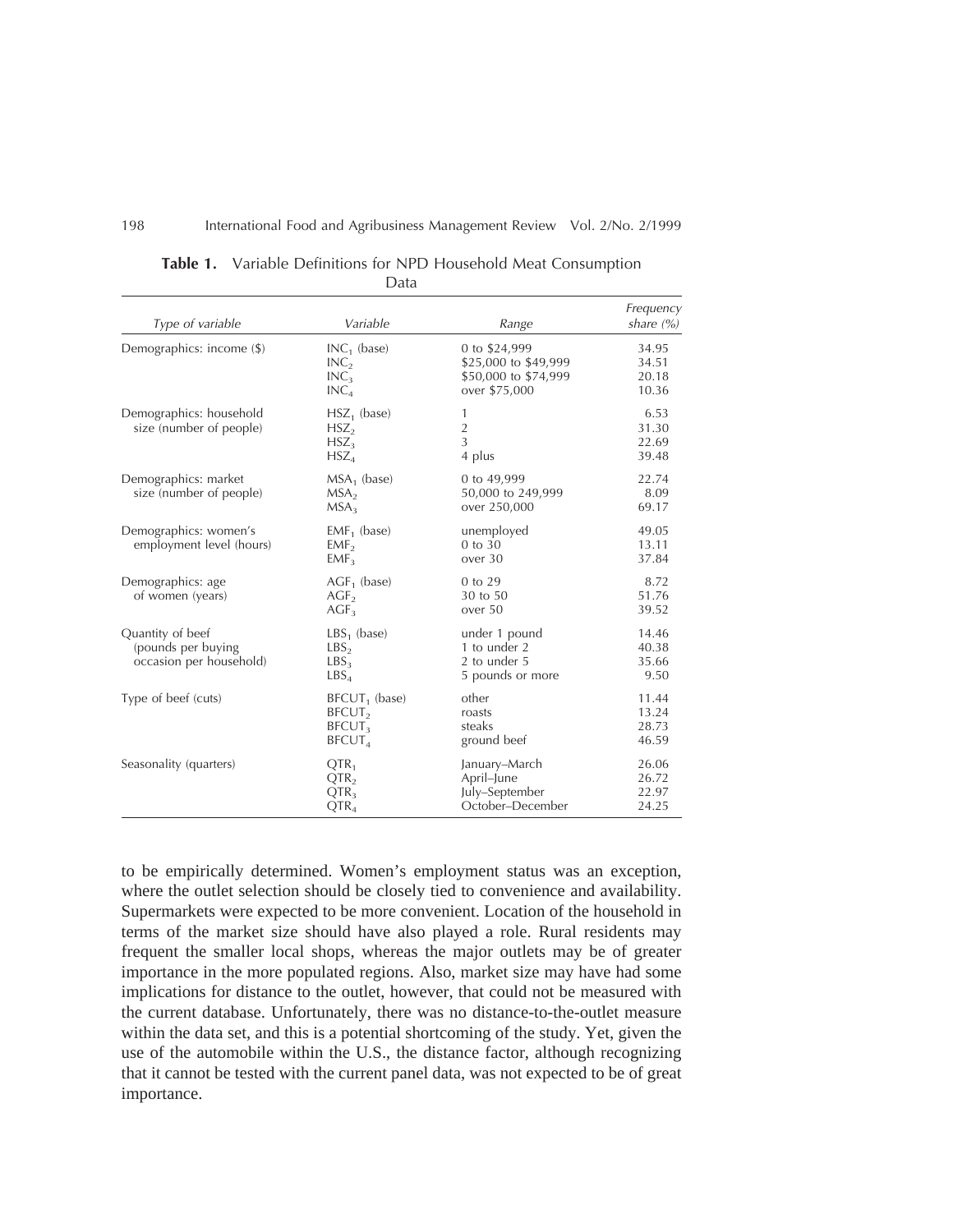$$
y_{j} = \hat{\beta}_{j0} + \sum_{k=2}^{4} (\hat{\beta}_{j(k-1)}INC_{jk} + \hat{\beta}_{j(k+2)} HSZ_{jk} + \hat{\beta}_{j(k+5)} LBS_{jk} + \hat{\beta}_{j(k+8)} BFCUT_{jk} + + \hat{\beta}_{j(k+11)} DQTR_{jk}) + \sum_{k=2}^{3} (\hat{\beta}_{j(k+14)} MSA_{jk} + \hat{\beta}_{j(k+16)} EMF_{jk} + \hat{\beta}_{j(k+18)} AGF_{jk}) + e_{j}
$$
(2)

Seasonality was based on quarterly buying patterns and was captured with four dummy variables with the sum of the seasonal coefficients restricted to zero.<sup>1</sup> Size of the purchasing occasions was expected to have an influence. Consumers buying in larger volumes may shift to outlets generally considered to have fewer frills but larger unit sizes. Price was not included in the initial model because its effect on outlet choice could be redundant to the ones obtained by types of beef purchases already included in the model (e.g., steak prices should be higher than, say, ground beef prices). Later, price effects were considered when separate equations were estimated for each beef type. Also consumers may shop based on the product needed (e.g., roasts, steaks), hence, including the product category and not the corresponding price was justified with the model set forth in Eq. (2).

## **HOUSEHOLD PURCHASING DATA**

Data used in this analysis were based on household panel data collected by the NPD (1998). Individual households reported their eating occasions within the home, giving considerable detail on the types of meat products consumed. The NPD company concentrates on sampling and collection of panel data and spends considerable effort in making sure the panels are demographically representative of U.S. households. NPD maintains the household panel where participating households keep eating diaries that document their purchasing habits for a designated time (for more details about the database, see Ward, 1998). Using the definitions from Table 1 and the equation noted above, the estimable model is specified as set forth in Eq. (2), with each y*<sup>j</sup>* taking either a zero or one value for the *j*<sup>th</sup> outlet choice. Data on most demographics are readily available for the monthly database extending from the last quarter of 1992 through the first quarter of 1998. Although the full data set includes more than beef, this analysis was limited to purchases of beef for a total of 198,682 observations. A unique dimension to the data is that households report where they purchased their beef, thus providing the information for empirically estimating the outlet selection mobility. From the total quantity (pounds) of beef purchased by the households, 79.9% was purchased in supermarkets; 7.8% in butchers; 4.3% in warehouses; 0.6% in supercenters; and 7.4% in other outlets.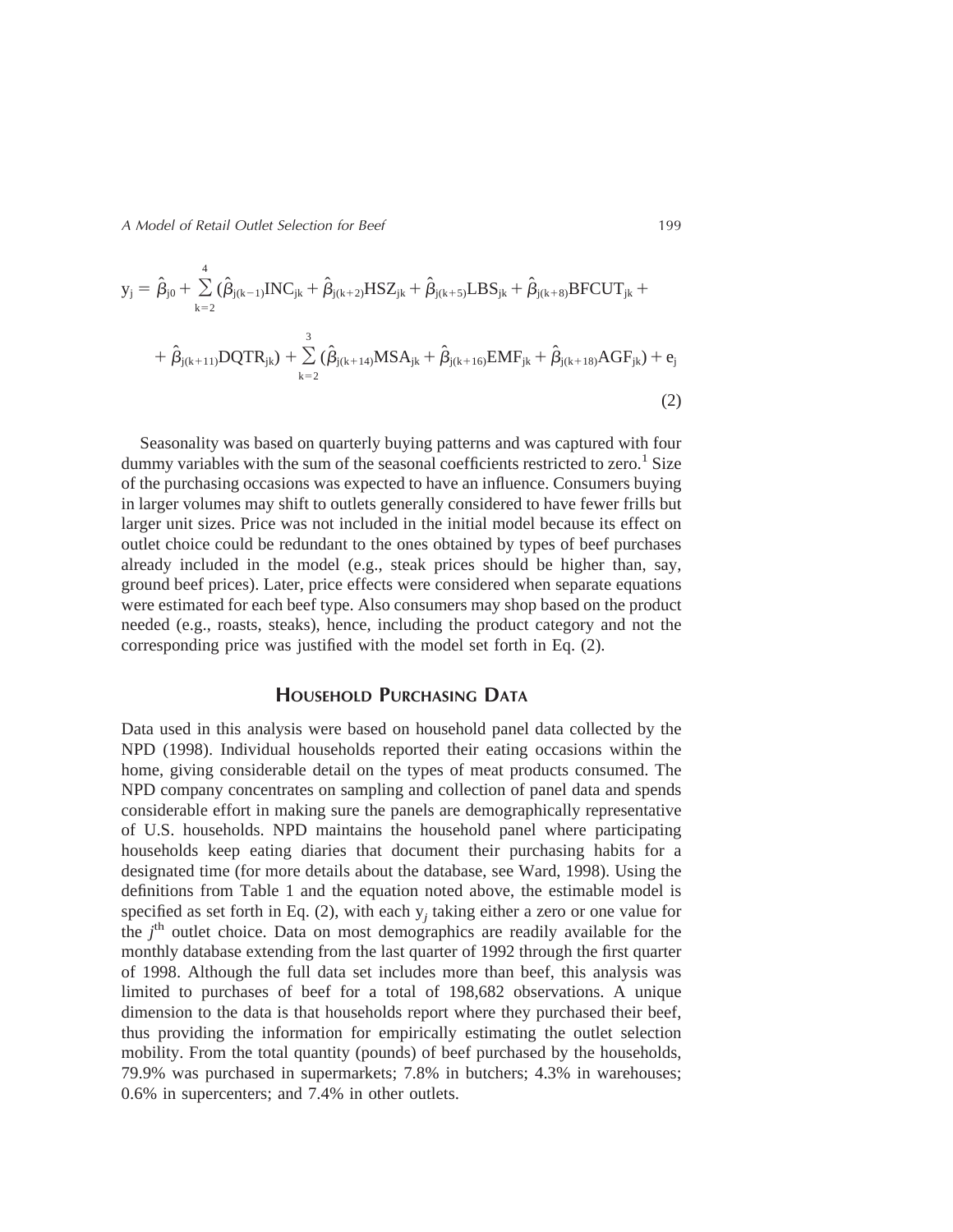|                            |                  | Purchase Sizes (%)     |                        |                      |                  |                          |
|----------------------------|------------------|------------------------|------------------------|----------------------|------------------|--------------------------|
|                            | Under 1<br>Pound | 1 to Under 2<br>Pounds | 2 to Under<br>5 Pounds | 5 Pounds<br>and Over | Total            | <b>Beef Cut</b><br>Share |
| Other Beef<br>Roasts       | 17.36<br>.48     | 45.11<br>14.58         | 29.20<br>75.81         | 8.33<br>9.13         | 100.00<br>100.00 | 11.44<br>13.24           |
| <b>Steaks</b>              | 27.65            | 41.11                  | 25.51                  | 5.73                 | 100.00           | 28.73                    |
| Ground Beef<br>Size Shares | 9.59<br>14.46    | 46.10<br>40.38         | 32.09<br>35.66         | 12.22<br>9.50        | 100.00<br>100.00 | 46.59<br>100.00          |

**Table 2.** Purchasing Frequency Distribution Across Beef Cuts and Purchase Sizes (obs  $= 198,682$ )

In Eq. (2), beef cuts (BFCUT) and the purchase sizes (LBS) were the only two variables that reflected characteristics of the product being purchased, whereas the other variables were related to the buyer or period of the purchase. Table 2 shows the distribution of the 198,682 purchasing frequencies across the beef types and sizes. Clearly, there could be some changes in the size distribution and possible correlation with the types of beef being purchased. The far right column shows the beef cuts purchasing distributions, and the bottom row corresponds to the four size categories. *Other beef and roasts* represented a small share of the beef purchases compared to the other two cuts. Each size unit was relatively important, with the large size unit showing the smallest share at 9.50%. The most pronounced share was roasts, where 76% of the purchases were in the *2 to under 5 pounds* range. In the subsequent logit model both sizes and beef cuts were included as independent variables. Given the information from Table 2, this is reasonable because there was no strong correlation across the sizes and cuts.

Table 3 shows the distributions across income groups for different outlets. Supermarkets accounted for the largest amount, with 91.14% of the household shopping frequencies, whereas the supercenters showed the smallest share, with less than 1%. Each income group was important, with the largest income category representing the smallest percentage (10.36%). It is clear, when comparing the percentages in this table, that one type of outlet is not concentrated in a particular

|                | $\sim$ $\sim$ $\sim$<br>. 7.7.7.7 1.7.7<br>Incomes $(\%)$ |                          |                         |                  |        |                 |
|----------------|-----------------------------------------------------------|--------------------------|-------------------------|------------------|--------|-----------------|
|                | Under<br>\$24,999                                         | $$25,000$ to<br>\$49,999 | \$50,000 to<br>\$74,999 | Over<br>\$75,000 | Total  | Outlet<br>Share |
| Other outlets  | 32.90                                                     | 35.23                    | 19.66                   | 12.21            | 100.00 | 2.26            |
| Supermarket    | 34.40                                                     | 34.42                    | 20.03                   | 10.15            | 100.00 | 91.14           |
| Warehouse      | 20.96                                                     | 37.72                    | 24.73                   | 16.59            | 100.00 | 2.83            |
| <b>Butcher</b> | 36.02                                                     | 32.49                    | 21.66                   | 9.83             | 100.00 | 3.12            |
| Supercenter    | 35.91                                                     | 39.66                    | 16.32                   | 8.11             | 100.00 | .64             |
| Income Shares  | 34.95                                                     | 34.51                    | 20.18                   | 10.36            | 100.00 | 100.00          |

**Table 3.** Frequency Distribution Across Outlets and Incomes  $(obs = 198.682)$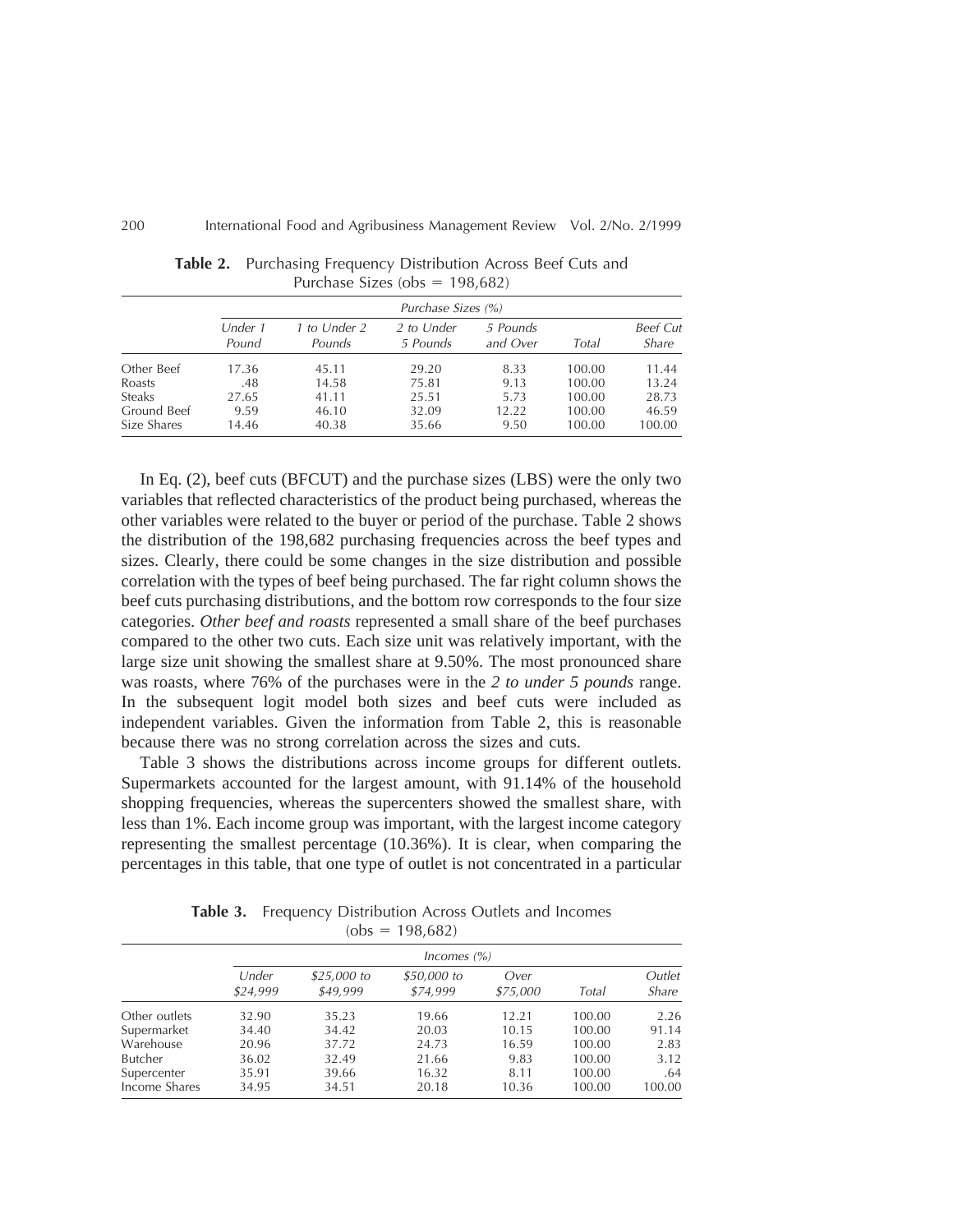|                | Market Sizes (population) (%)<br>50,000 to |         |              |              |  |
|----------------|--------------------------------------------|---------|--------------|--------------|--|
|                |                                            |         |              |              |  |
|                | Under 49,999                               | 249.999 | Over 250,000 | Outlet Share |  |
| Other outlets  | 2.88                                       | 1.70    | 2.13         | 2.26         |  |
| Supermarket    | 93.19                                      | 90.99   | 90.48        | 91.14        |  |
| Warehouse      | 1.41                                       | 3.17    | 3.26         | 2.83         |  |
| <b>Butcher</b> | 1.68                                       | 3.11    | 3.59         | 3.12         |  |
| Supercenter    | .849                                       | 1.03    | .534         | .645         |  |
| Total          | 100.00                                     | 100.00  | 100.00       | 100.00       |  |

| Table 4. Frequency Distribution Across Outlets and Market Sizes |
|-----------------------------------------------------------------|
| $(obs = 198.682)$                                               |

income group. That is, the data include the full range of outlets within each income group.

Table 4 presents the distribution of the 198,682 frequencies across the different outlets and market sizes, with each column showing the outlet frequencies in percentage terms for each market size. Supermarkets accounted for 91% of the total number of purchasing occasions, and supercenters accounted for the smallest, with less than 1%. Again, market size may influence the outlet choice, but as seen in Table 4 all outlet choices were available in each market size.

Each household was classified according to five demographic groups, with each group taking a range of values. When all the actual combinations of demographics were tabulated, there were 352 different combinations of consumer profiles, for example, percentage of individual households with a certain range of demographic characteristics. Over the full data set, the consumer profile with the greatest probability of occurring was the household with two individuals having an income under \$25,000 and living in an area with over 250,000 persons, unemployed, and over 50 years old. This profile group represented 4.28% of the households, thus implying that there really is no particularly dominant demographic group based on the five classifications. With the logit models, the effects on outlet mobility across specific demographics can be shown. Furthermore, and more important, consumer mobility can be measured across the demographics. That is, what happens to outlet selection mobility as one compares the consumer profiles from the most likely to the least likely to occur? The impact on mobility across consumer profiles will be addressed by using simulations after estimating the multinomial logit model.

# **MULTINOMIAL LOGIT OUTLET ESTIMATES**

Maximum likelihood procedures were used to estimate the multinomial logit model, and the resulting parameters and supporting statistics are reported in Table 5 with the estimates corresponding to the  $\beta$ <sub>*i*</sub> coefficients from Eq. (2). Estimates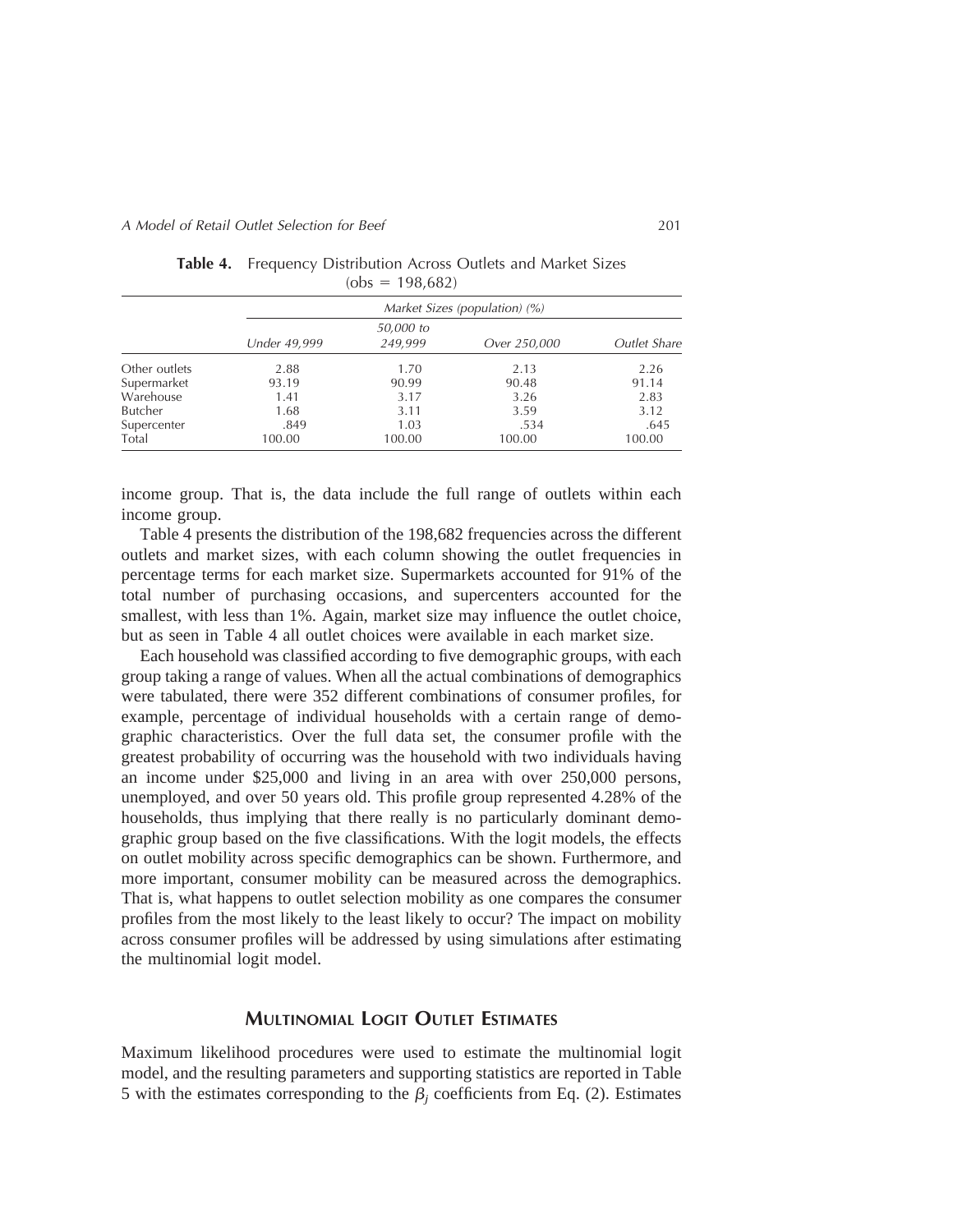|                  | Supermarket           |              | Warehouses            |              |  |
|------------------|-----------------------|--------------|-----------------------|--------------|--|
|                  | Coefficient           | Coefficients | Coefficient           | Coefficients |  |
|                  | Estimates $(\beta_i)$ | $t$ -values* | Estimates $(\beta_i)$ | $t$ -values* |  |
| Intercept        | 4.2970                | 37.569       | $-2.3023$             | $-12.680$    |  |
| INC <sub>2</sub> | $-.07955$             | $-2.0540$    | .47511                | 8.7748       |  |
| INC <sub>3</sub> | $-.05167$             | $-1.1174$    | .65538                | 10.493       |  |
| INC4             | $-.25518$             | $-4.6515$    | .75732                | 10.487       |  |
| HSZ2             | $-.59148$             | $-7.3905$    | $-.13709$             | $-1.1460$    |  |
| HSZ3             | $-.35472$             | $-4.2128$    | .08010                | .64762       |  |
| HSZ4             | $-.37584$             | $-4.4693$    | $-.11078$             | $-.89613$    |  |
| LBS <sub>2</sub> | $-.28945$             | $-5.4472$    | .31146                | 2.7457       |  |
| LBS3             | $-.40709$             | $-7.3283$    | 1.9782                | 18.123       |  |
| LBS4             | $-1.4071$             | $-23.504$    | 2.4602                | 22.082       |  |
| BFCUT2           | .73548                | 11.782       | $-.04082$             | $-.49852$    |  |
| <b>BFCUT3</b>    | .32807                | 6.8302       | .21028                | 3.1648       |  |
| BFCUT4           | .44884                | 10.025       | .16929                | 2.7668       |  |
| DQTR2            | $-.05819$             | $-2.3059$    | $-.02186$             | $-.64902$    |  |
| DQTR3            | $-.01994$             | $-.74135$    | $-.04100$             | $-1.1354$    |  |
|                  |                       |              |                       |              |  |
| DQTR4            | $-.04289$             | $-1.6350$    | $-.07036$             | $-1.9889$    |  |
| MSA2             | .50814                | .50814       | 1.3917                | 15.429       |  |
| MSA3             | .27044                | .27044       | 1.1394                | 20.396       |  |
| EMF <sub>2</sub> | -.14217               | $-.14217$    | $-.01325$             | $-.21106$    |  |
| EMF3             | $-.26993$             | $-.26993$    | $-.34671$             | $-7.3831$    |  |
| AGF <sub>2</sub> | $-.08352$             | $-.08352$    | $-.29460$             | $-3.8918$    |  |
| AGF3             | $-.02589$             | $-.25891$    | $-.65608$             | $-8.1273$    |  |
|                  | <b>Butchers</b>       |              | Supercenters          |              |  |
| Intercept        | .56290                | 3.8988       | $-.86807$             | $-3.0134$    |  |
| INC <sub>2</sub> | $-.09642$             | $-1.9129$    | .13389                | 1.7316       |  |
| INC <sub>3</sub> | .03974                | .67311       | $-.05138$             | $-.51559$    |  |
| INC4             | $-.26741$             | $-3.6716$    | $-.17670$             | $-1.3880$    |  |
| HSZ <sub>2</sub> | $-.81156$             | $-8.5331$    | .56452                | 2.3517       |  |
| HSZ3             | $-.65053$             | $-6.4546$    | .93004                | 3.8227       |  |
| HSZ4             | $-.63354$             | $-6.2856$    | .49356                | 2.0163       |  |
| LBS2             | $-.38462$             | $-5.5106$    | $-.19729$             | $-1.8032$    |  |
| LBS3             | .12673                | 1.7850       | $-.18434$             | $-1.6199$    |  |
| LBS4             | .19288                | 2.5443       | $-.43805$             | $-3.5006$    |  |
| BFCUT2           | $-.15525$             | $-1.9502$    | .96193                | 6.7161       |  |
| <b>BFCUT3</b>    | $-.05993$             | $-.97176$    | .66996                | 5.5182       |  |
|                  |                       |              |                       |              |  |
| BFCUT4           | $-.10591$             | $-1.8498$    | .67399                | 5.8230       |  |
| DQTR2            | $-.10685$             | $-3.2189$    | .10304                | 1.9472       |  |
| DQTR3            | $-.04362$             | $-1.2432$    | $-.20241$             | $-3.3326$    |  |
| DQTR4            | .00717                | .21137       | $-.41086$             | $-6.4925$    |  |
| MSA2             | 1.2086                | 13.657       | .79289                | 6.8575       |  |
| MSA3             | 1.1267                | 21.318       | $-.08583$             | $-1.1563$    |  |
| EMF <sub>2</sub> | $-.64193$             | $-9.7863$    | $-.86369$             | $-7.5805$    |  |
| EMF3             | $-.64856$             | $-14.114$    | $-.74701$             | $-10.077$    |  |
| AGF <sub>2</sub> | .08254                | 1.0540       | $-.96089$             | $-10.399$    |  |
| AGF3             | $-.10690$             | $-1.3014$    | $-1.9072$             | $-17.307$    |  |

**Table 5.** Multinomial Logit Estimates for the Outlet Selection Models

*Notes:* Number of observations = 198682; Log likelihood = -75391.0; Kullback-Leibler  $R^2$  = .065484.  $*$  Table t-value at  $5\% = 1.96$ .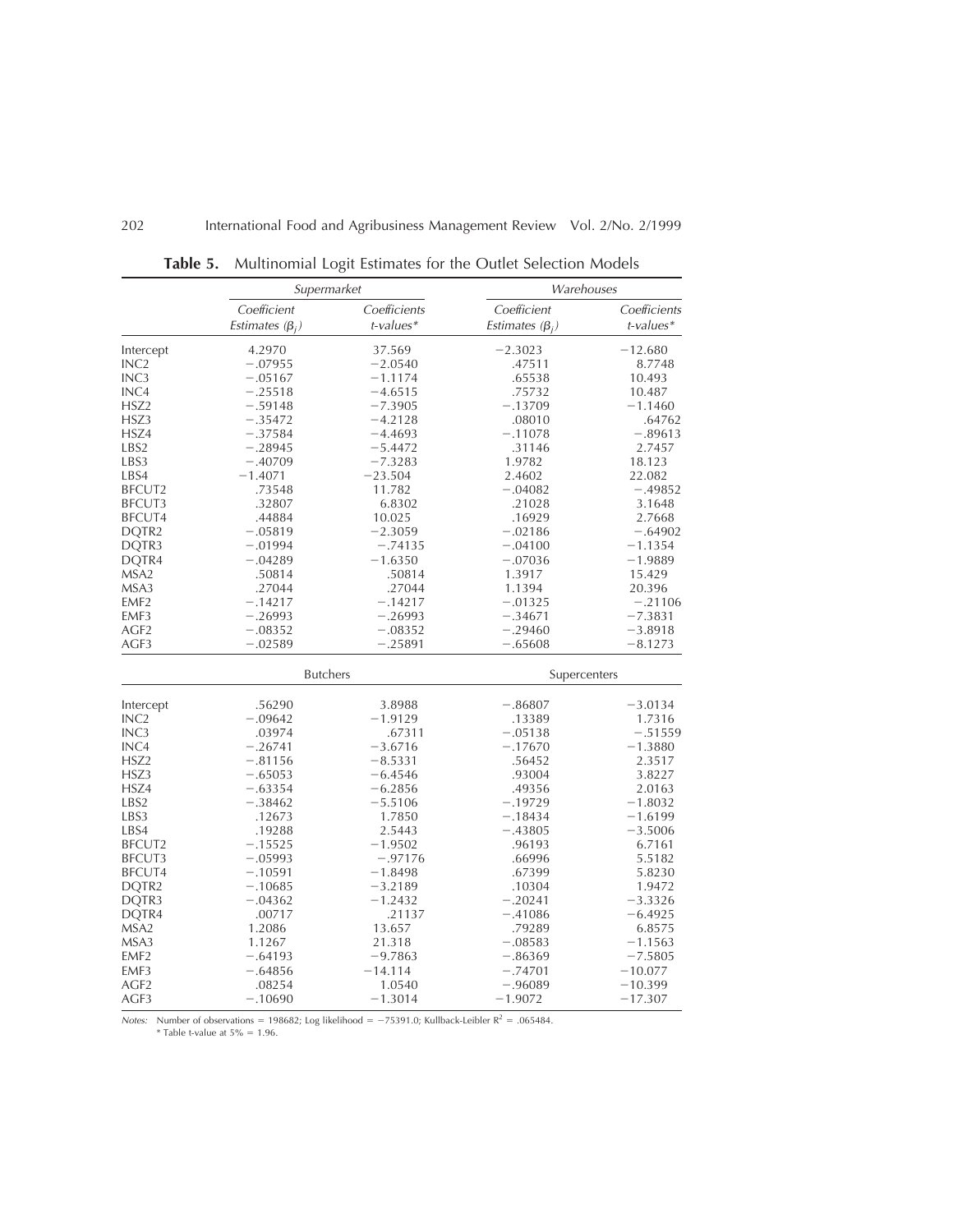are reported for supermarkets, warehouses, butchers, and supercenters, while the other outlet category is not shown because the probability for the  $j<sup>th</sup>$  category is known once  $j - 1$  of the outlets are estimated. For convenience, the *t* values instead of the standard errors are reported. The number of observations used in the final estimation is 198,682, and the likelihood value is shown at the bottom of the table. Because this analysis was based on cross-sectional and time series information and because the total number of observations was large, one would not expect to see the models explain a large amount of the variation in the outlet selection. The panel data set consisted of time series observations on each of several cross-sectional units. Cross-sectional and time series components in the model residuals should not present a problem given that household differences were captured with demographics and seasonality removes any lagged correlations in the residuals. Note also that the number of time units changes across households because every household did not consistently report each period. When practical, dummies for each household can be included to test whether the demographics are adequate for capturing household effects. In the current data set there are more than 6,000 households buying beef; hence it is impractical to include dummies in Eq. (2) to reflect household differences. Using the five demographics is a practical way to differentiate among the households, and the inclusion of additional demographics was limited by what was reported in the database. One quasi-measure of goodness-of-fit is the Kullback-Leibler  $\mathbb{R}^2$ . This statistic shows that approximately 7% of the variation has been explained. Although a higher goodness-of-fit would be preferred, this low value is typical when using large pooled data sets. More interest is in the response of the variables and how they influence the probabilities and less with the use of the models for forecasting. Hence, the low Kullback-Leibler  $R^2$  should not be of major concern.

Although in the following sections the probabilities over a range of variable values will be presented, it is also useful to draw some generalizations from the values in Table 5. As is apparent with the *t* values, most of the demographics and product characteristics were statistically significant. Because supermarkets are dominant among the outlets, their estimates were of particular interest. For example, movement to the largest income group leads to a decline in the use of supermarkets. Incomes negatively affect supermarkets while having a positive, significant impact on the use of warehouse outlets. As women spend more time at work, they are less likely to go to the supercenter and instead go to the supermarket or warehouse. Household size influences consumer mobility with negative coefficients in the case of supermarkets and butchers. Among the outlets, warehouses and supercenters showed the least significant responses in terms of the *t* values across the variables. This may, in part, be due to the small number of warehouses and supercenters in the data set relative to the other outlets. The size of meat purchases as measured with the pounds purchased per buying occasion and the types of beef being purchased were highly significant and numerically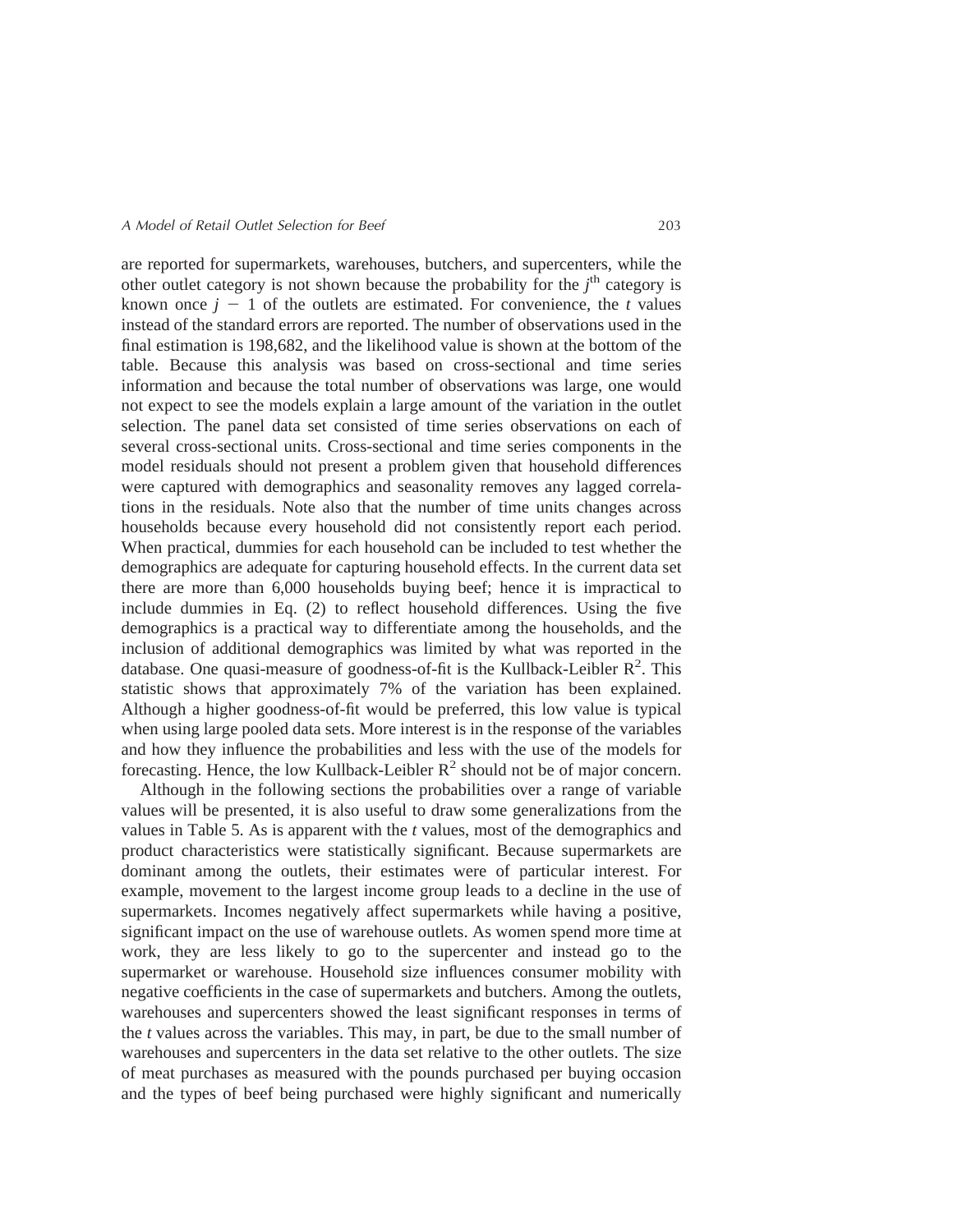important as will be shown in the simulation section. Purchasing size was the most significant class of variables included in the models.

Overall, the coefficient signs were generally as expected, and the significance values of the variables were quite high. Given these values, then, the estimates can be incorporated into various simulation analyses to illustrate the outlet selection mobility as demographics, product characteristics, and seasonality are adjusted. Because the type of beef purchased was important across the outlets, the following simulations will always take into account the different types of beef. Furthermore, because the purchase size was so important, the simulation for this variable is first presented followed by the demographics and other variables. Table 5 gives the empirical counterpart to Eq. (2). Then for selected  $x_k$  values, the estimated  $y_j$ s are inserted into Eq. (1) to simulate the different probabilities. That is, changes in the Prob ( $y$ ) over values of the  $x_k$  variables provide the empirical mobility values.

#### **SIMULATING THE OUTLET SELECTION MOBILITY**

Eq. (2) can be expressed in matrix notation with  $X\beta_i$ , where  $\beta_i$  corresponds to the coefficients in (2). Once the  $\beta_j$  are estimated, then three basic types of uses for the logit estimates are typically reported. First, as set forth in Eq. (1) the probabilities can be shown over a range of X values for each outlet. Second, standard odds ratios are easily shown where  $\ln (P_j/P_l) = X (\beta_j - \beta_l)$ . Given the dominance of the supermarkets, the odds ratio is not very interesting since the odds for supermarkets will always be large relative to the other outlets. Third, changes in the probabilities across the same outlet type are most revealing when considering different values for the X matrix. Again using  $X\beta_j$ , Eq. (3) shows changes where  $X_1$  and  $X_2$  represent two different sets of variable values defined in Table 1. Eq. (3) is particularly useful since one variable or a combination of several variables can be considered.

$$
\Delta \operatorname{Prob}(y = j | \Delta X) = \begin{pmatrix} \exp^{X_1 \beta_j} \\ \frac{5}{2} \exp^{X_1 \beta_j} \\ \sum_{j=1}^{5} \exp^{X_2 \beta_j} \\ \frac{1}{2} \exp^{X_3 \beta_j} \end{pmatrix}
$$
(3)

Using the above estimates and Eqs.  $(1)$  and  $(3)$ , the probabilities and the changes in the probabilities are shown over a range of exogenous variable values. In each simulation the probabilities for the four outlets (supermarkets, warehouses, butchers, and supercenters) are shown for each type of beef cuts and under the various categories of demographics. The results are compared based on the change of probability of outlet choice with a shift in the value of each binary  $(x<sup>th</sup>)$ explanatory variable. In most cases a comparison is made between the low and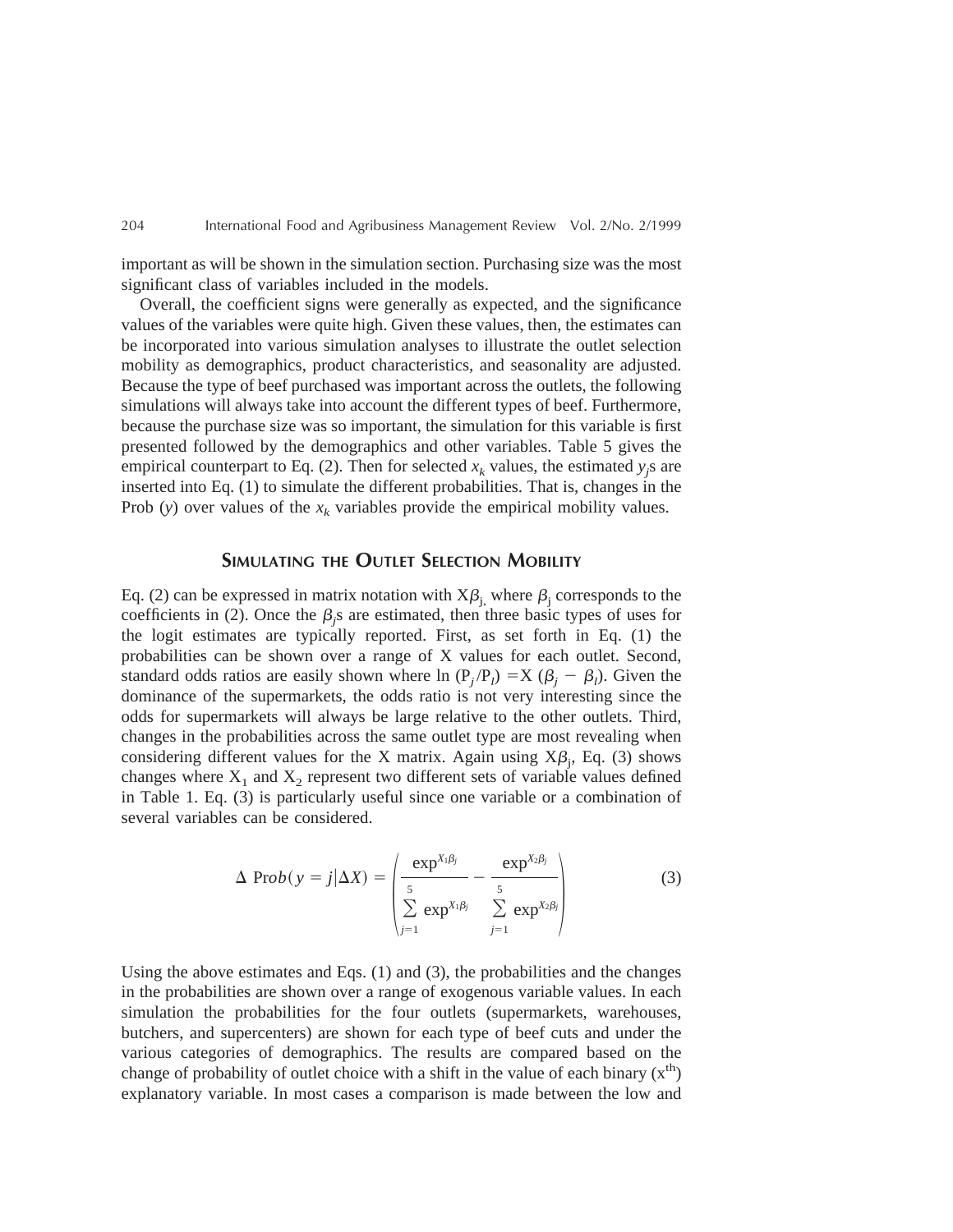

**Figure 1.** Change in probability of using retail outlets when comparing size of beef purchases (i.e., comparing purchase size of beef cuts from under 1 pound to 5 pounds and over).

high values of each demographic variable (e.g.,  $X_1$  could be the high value and  $X_2$ ) the low value.) For example, look at the smallest to largest purchase size in Fig. 1.

#### **Purchasing Size and Outlet Probabilities**

Beef purchases ranged in size from under 1 pound to over 5 pounds (see Table 1). For this range, the simulated effects on the outlet choice for the four types of beef cuts are presented in Fig. 1. The bottom axis shows the four outlets for each meat cut, while the left axis gives the corresponding change in probability of using that outlet when comparing purchases from under one pound to 5 pounds and over (see Table 2 of the distribution of unit sizes). In each case the probability changes are predicted, while holding the demographic variables to the base level. For each meat cut, the likelihood of using supermarkets declines as the per unit purchase size increases, as seen with the negative bars in Fig. 1 for each beef cut. Likewise, the adjacent positive bars show how the other outlets gain from the supermarkets' loss. Other cuts present the greatest variation with a decrease of 16.0 percentage points in the probability of using supermarkets (i.e., the probability declined from 95.7% to 79.7%). Butchers picked up most of the supermarket loss with an increase of 7.15 percentage points from 2.29% to 9.44%. The probability of using warehouses increases by 5.06 percentage points, from 0.13% to 5.19%. For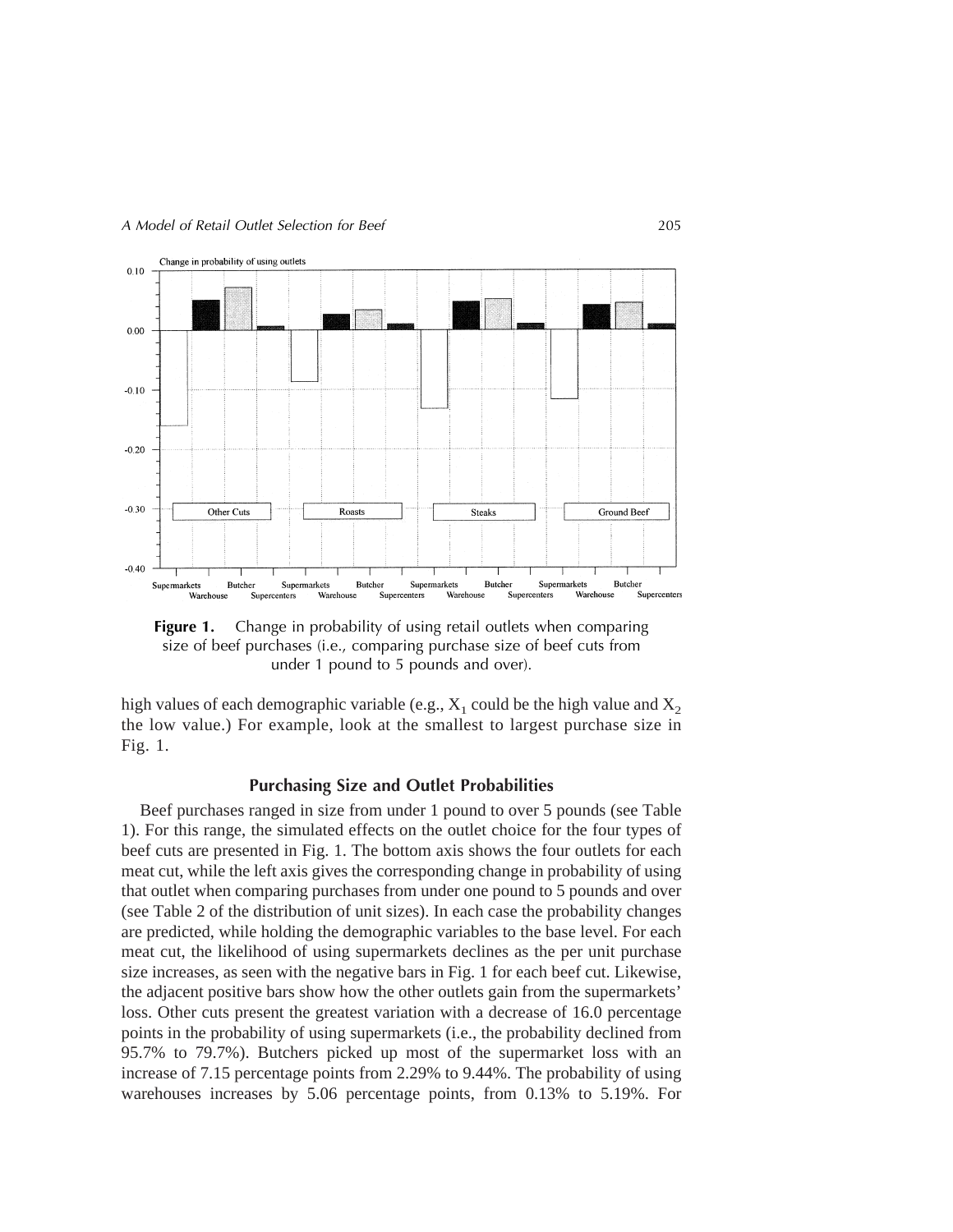

**Figure 2.** Change in supermarket probability for size of purchases across different types of beef.

ground beef purchases across the size range of under 1 pound to over 5 pounds, the probability of going to the supermarket declines by 11.67 percentage points from 97.03% to 85.36%. Warehouses and butchers captured most of the loss in the likelihood of using supermarkets with a gain of 4.10 and 4.47 percentage points, respectively. Because supermarkets reflect the most frequently used outlet for beef purchases, it is useful to further expand on Fig. 1 by illustrating the actual purchasing mobility for this outlet. Fig. 2 shows changes in the supermarket outlet choice for different purchase sizes and beef cuts. Clearly, as the size of the purchase increases from less than 1 pound to 5 pounds or more, the probabilities of shopping in the supermarkets decline. The greatest impact occurs with other cuts where the probability drops by 16.0 percentage points. For steak purchases, there is a decrease in the probability of going to the supermarkets of 13.2 percentage points. Combined, Figs. 1 and 2 establish that consumers do shift among outlets, with some of the decision being tied to the purchase size.

Supercenters show extremely small gains while butchers and warehouses are the primary benefactors from the supermarket loss. Further, the mobility away from supermarkets is clearly tied to the meat cut as seen when viewing the response to other cuts in comparison with roasts. Household outlet mobility is considerably less when buying roasts.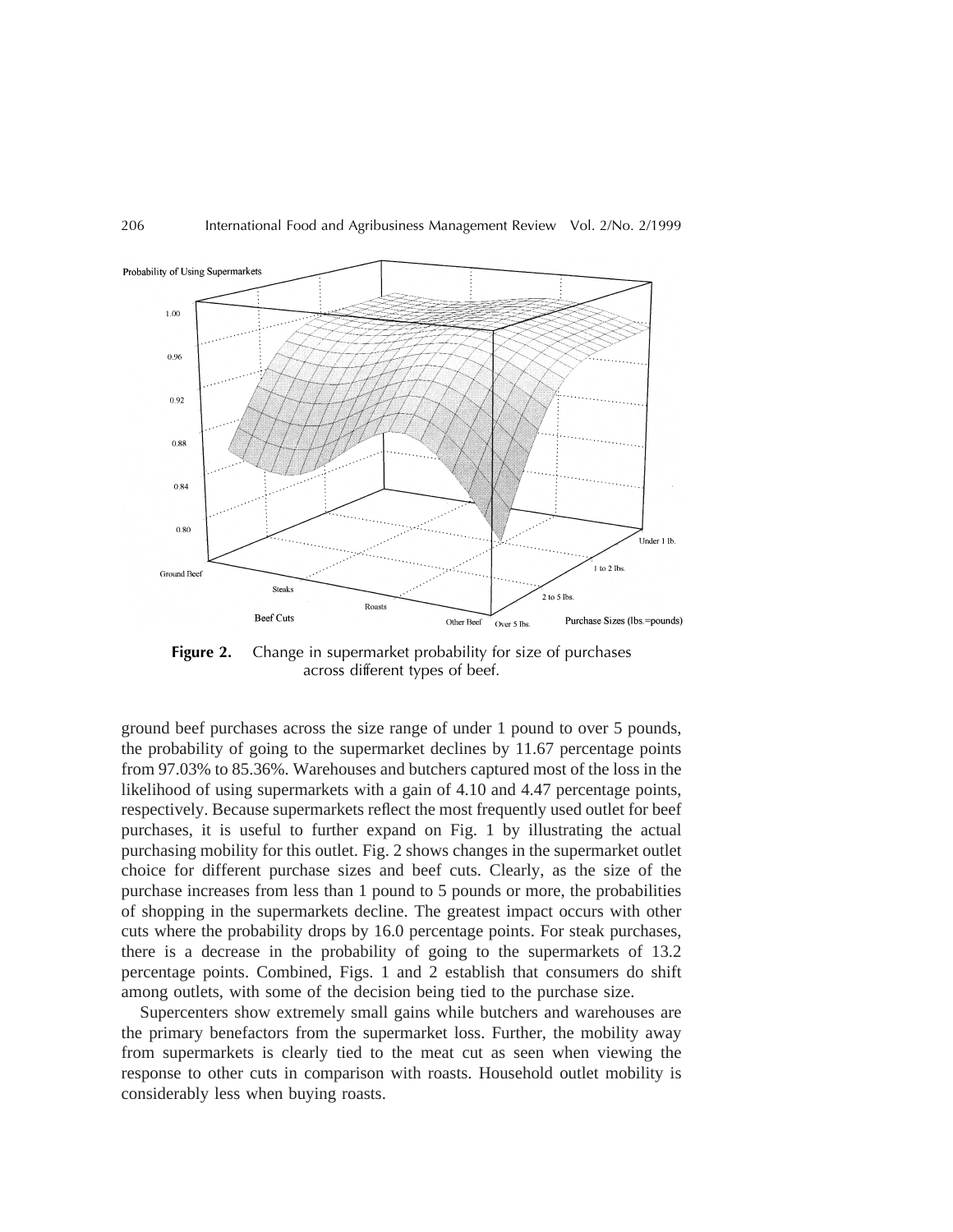#### **Demographics and Outlet Mobility**

Demographics were shown to have a statistically significant impact on each outlet type, as presented in Table 5 with the logit estimates. Although these demographics are of interest, most of the individual effects considered in isolation of the other demographics are quite small. Women's employment status and women's ages are the two variables that were expected to be closely aligned with the need for convenience during the buying occasion. Women's employment status ranged from unemployed to working over 30 hours per week. Ages ranged from less than 30 years to over 50 years old. The simulated effects on the outlet choices for the four types of beef cuts for these ranges are presented in Table 6. Both aging and time constraints associated with employment increased the probability of buying beef through supermarkets. For each case, the probabilities were calculated for the largest purchase sizes and are shown comparing the upper and lower values to each demographic. Each probability declines when considering the smaller purchase sizes, hence the values in Table 6 represent the upper limits of the change attributed to each demographic variable. Household incomes ranging from under \$25,000 to over \$75,000 are also simulated in Table 6. In contrast to the previous demographics, rising incomes have a negative impact on the use of supermarkets, indicating greater outlet mobility among the higher income groups. For outlets such as warehouses, a fee is sometimes required to buy, and the higher income groups would be more capable of paying the fees. Higher incomes may indicate the ability to pay any transaction costs associated with movements among the outlets. Finally, higher incomes likely reflect the wider range of buying habits that such income groups have relative to the lower income households. This wider range of buying options may carry over to food purchases.

A similar decrease in the likelihood of using supermarkets was seen as the size of the household increases from a single person to four or more household members. Warehouses and supercenters pick up most of the loss in the probability of using supermarkets. A measure of the willingness to change outlets showed some differences according to the community size, with supermarkets showing negative gains between the rural and urban markets. This response was somewhat surprising.

Seasonality was also representative of household behavior where purchasing patterns differed cyclically and were closely tied to customs of different consumers and to special occasions. Seasonal differences, with quarterly variations in the outlets, showed mixed levels of significance. The quarterly changes were particularly significant for supermarkets, warehouses, and supercenters. Although showing some impact, the magnitude of the seasonal response was quite small relative to the other outlet mobility factors.

Whereas the above discussion dealt with separate demographics, a more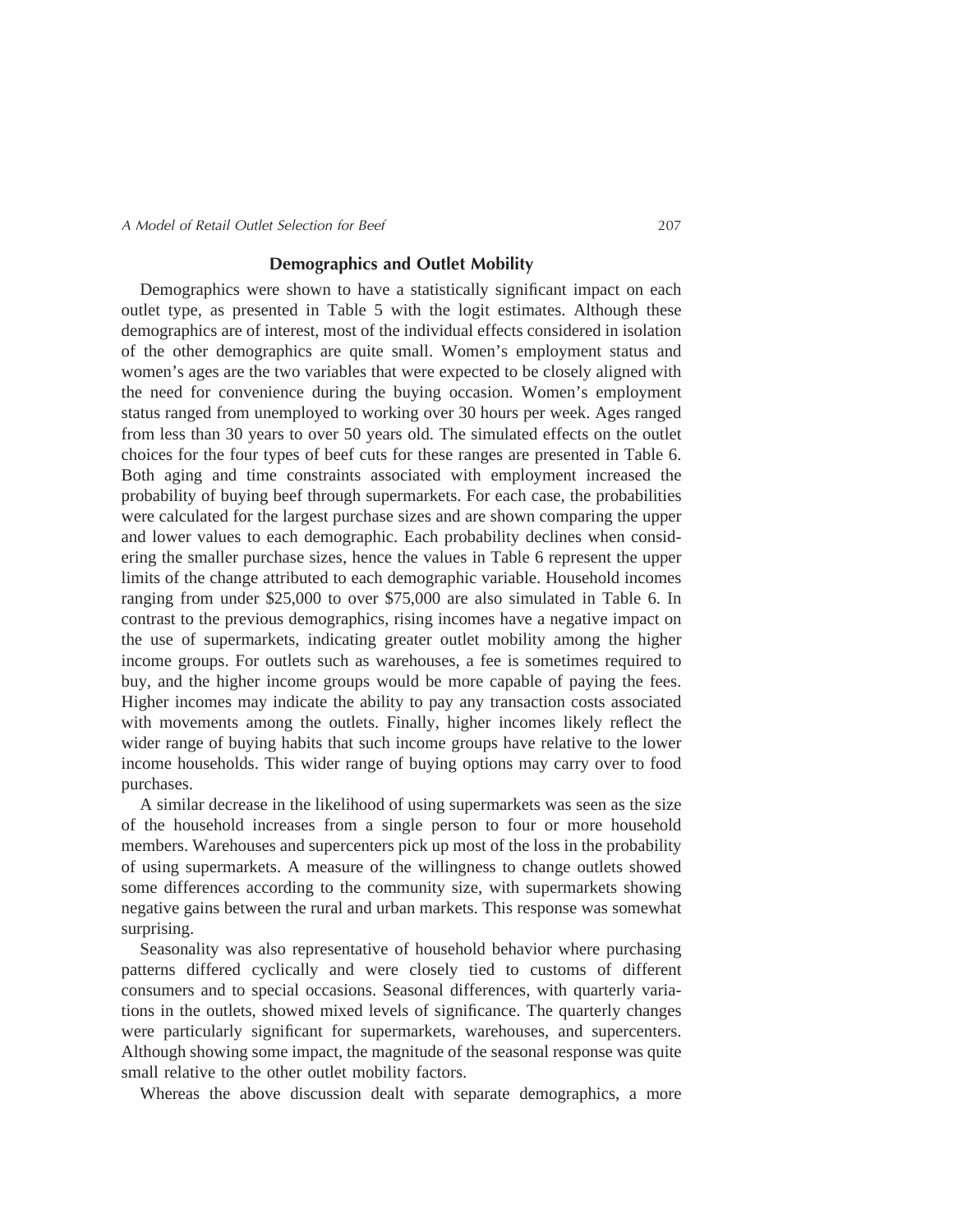| <b>Table 6.</b> Changes in Probabilities Attributed to Variables Associated with |
|----------------------------------------------------------------------------------|
| Convenience (Age of Women and Women's Employment Levels),                        |
| Incomes, Market Sizes, and Household Sizes                                       |

| <b>Beef Cuts</b>             | Supermarkets                                                       | Warehouses                                                                                                                     | <b>Butchers</b> | Supercenters |  |  |
|------------------------------|--------------------------------------------------------------------|--------------------------------------------------------------------------------------------------------------------------------|-----------------|--------------|--|--|
| Response to age              | Percentage point changes from the base associated with women under |                                                                                                                                |                 |              |  |  |
| of women                     | 30 years of age to women over 50 years                             |                                                                                                                                |                 |              |  |  |
| Other cuts                   | $-.150$                                                            | $-1.71$                                                                                                                        | 1.53            | $-.970$      |  |  |
| Roasts                       | .736                                                               | $-.859$                                                                                                                        | .751            | $-1.35$      |  |  |
| <b>Steaks</b>                | .777                                                               | $-1.55$                                                                                                                        | 1.17            | $-1.42$      |  |  |
| Ground Beef                  | .715                                                               | $-1.35$                                                                                                                        | 1.01            | $-1.30$      |  |  |
| Women's employment           |                                                                    | Percentage point changes from the base associated with women<br>unemployed to women working over 30 hours per week.            |                 |              |  |  |
| Other cuts                   | 1.99                                                               | $-.263$                                                                                                                        | $-2.81$         | $-.437$      |  |  |
| Roasts                       | 1.32                                                               | $-.160$                                                                                                                        | $-1.32$         | $-.622$      |  |  |
| <b>Steaks</b>                | 1.79                                                               | $-.261$                                                                                                                        | $-2.01$         | $-.647$      |  |  |
| Ground Beef                  | 1.58                                                               | $-.239$                                                                                                                        | $-1.76$         | $-.592$      |  |  |
| Response to income<br>levels |                                                                    | Percentage point changes from the base associated with income levels<br>under \$25,000 compared to \$75,000 and over.          |                 |              |  |  |
| Other cuts                   | $-7.49$                                                            | 7.75                                                                                                                           | $-.990$         | $-.0239$     |  |  |
| Roasts                       | $-4.59$                                                            | 4.29                                                                                                                           | $-.273$         | .0434        |  |  |
| Steaks                       | $-7.22$                                                            | 7.30                                                                                                                           | $-.654$         | $-.0214$     |  |  |
| Ground Beef                  | $-6.54$                                                            | 6.48                                                                                                                           | $-.510$         | $-.0021$     |  |  |
| Market size<br>responses     |                                                                    | Percentage point changes from the base associated with market size<br>under 50,000 households compared to over 250,000.        |                 |              |  |  |
| Other cuts                   | $-12.48$                                                           | 5.25                                                                                                                           | 9.30            | $-.491$      |  |  |
| Roasts                       | $-6.95$                                                            | 3.19                                                                                                                           | 5.06            | $-.595$      |  |  |
| <b>Steaks</b>                | $-10.51$                                                           | 5.23                                                                                                                           | 7.08            | $-.686$      |  |  |
| Ground Beef                  | $-9.47$                                                            | 4.71                                                                                                                           | 6.34            | $-.608$      |  |  |
| Household size<br>responses  |                                                                    | Percentage point changes from the base associated with household size<br>with single person to four or more household members. |                 |              |  |  |
| Other cuts                   | $-2.41$                                                            | 1.37                                                                                                                           | $-2.36$         | 1.58         |  |  |
| Roasts                       | $-2.79$                                                            | .70                                                                                                                            | $-1.09$         | 2.20         |  |  |
| <b>Steaks</b>                | $-3.14$                                                            | 1.23                                                                                                                           | $-1.72$         | 2.29         |  |  |
| Ground Beef                  | $-2.94$                                                            | 1.09                                                                                                                           | $-1.47$         | 2.10         |  |  |

informative approach to the demographics and mobility is to determine whether variations in all of the household characteristics really make a difference. Each household is characterized by a combination of the five demographics, and each combination represents one household profile (see Table 1). Three hundred fifty-two profiles were identified, with the largest group representing 4.3% of the sample. By the 23rd largest group, the percentage of the population in that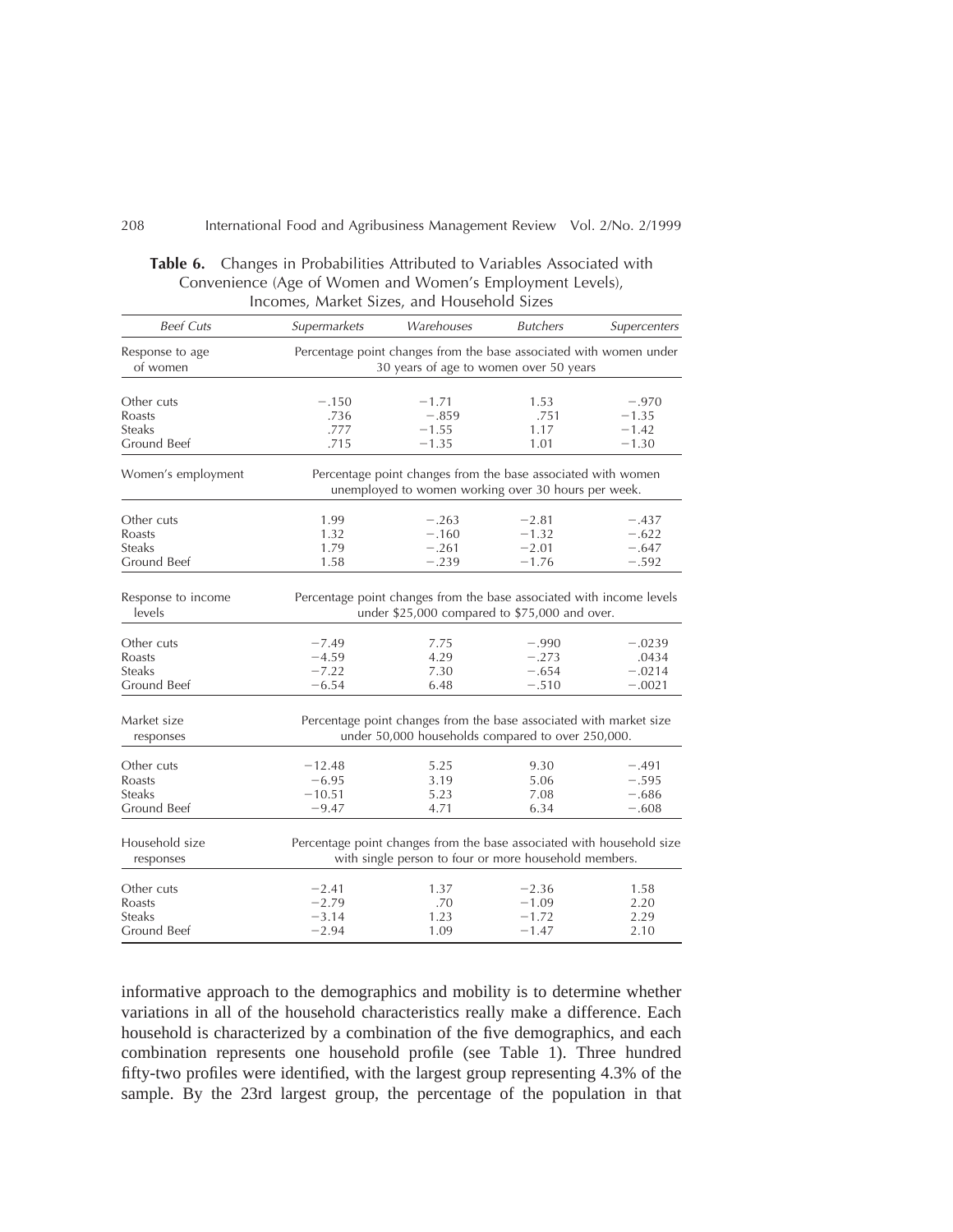particular profile is under 1% of the households. What is apparent is that no one combination of demographics dominates.

Do the demographics really make a difference? Using the multinomial logit model and simulating the probabilities of selecting each outlet for each profile, one can clearly see the impact of variations in the groups of demographics. Fig. 3a shows the percentage of individual households across different profile groups going to supermarkets to buy ground beef. Given the importance of purchase size initially shown in Figs. 1 and 2, the profiles were simulated according to beef unit size (e.g., for cuts under 1 pound and for cuts 5 pounds or more.) For purchases under 1 pound, the probability of going to supermarkets was in the range 92–98% for all household profiles. For purchases of 5 pounds or more, the probability of going to the supermarket declined to between 57% and 88%. The obvious difference in mobility is again due to the purchase size. Yet within each purchase size, variations in the probabilities are attributed to demographic differences. Demographics make a difference, but the extent of that difference depends on the units being purchased. Similar patterns were seen for households buying steaks, where for purchases under 1 pound the probability of going to the supermarket fell between 90% and 98%. For purchases of 5 pounds or more the probability ranged between 53% and 87% (Fig. 3b). The degree of difference that profiles make can be shown with the coefficients of variation of each series (e.g.,  $CV = \sigma/\mu$ ). Relative variations in the probability of using supermarkets when buying large cuts was over four times that for cuts under 1 pound for both ground beef and steak purchases. For both ground beef and steak purchases, the relative variation across the 352 different consumer profiles was clearly tied to the purchase sizes. Demographics mostly made a difference after differentiating by what is being purchased and the per unit size.

Figs. 3a and b can be particularly important to management policies when developing consumer targeting programs. For example, using supermarkets selling large steak cuts as shown in Fig. 3b, it is easy to identify the profiles of households where the probability of using the outlet falls below, say, 65% or 70%. Those profiles in this lower range indicate a group that supermarkets may need to target to lower exit. Similarly, other outlets may want to target profiles above, for example, 75% to entice greater mobility. What is clear in this kind of comparisons is that very little mobility associated with demographic groups can be expected among those households buying the small unit sizes.

## **PRICE IMPACT ON OUTLET SELECTION**

The logit models in Table 5 included variables identifying the beef cuts, showing that the type of beef purchased influences the outlet selection (again, see Fig. 1). Meat prices obviously differ across these meat cuts and among outlets. Given that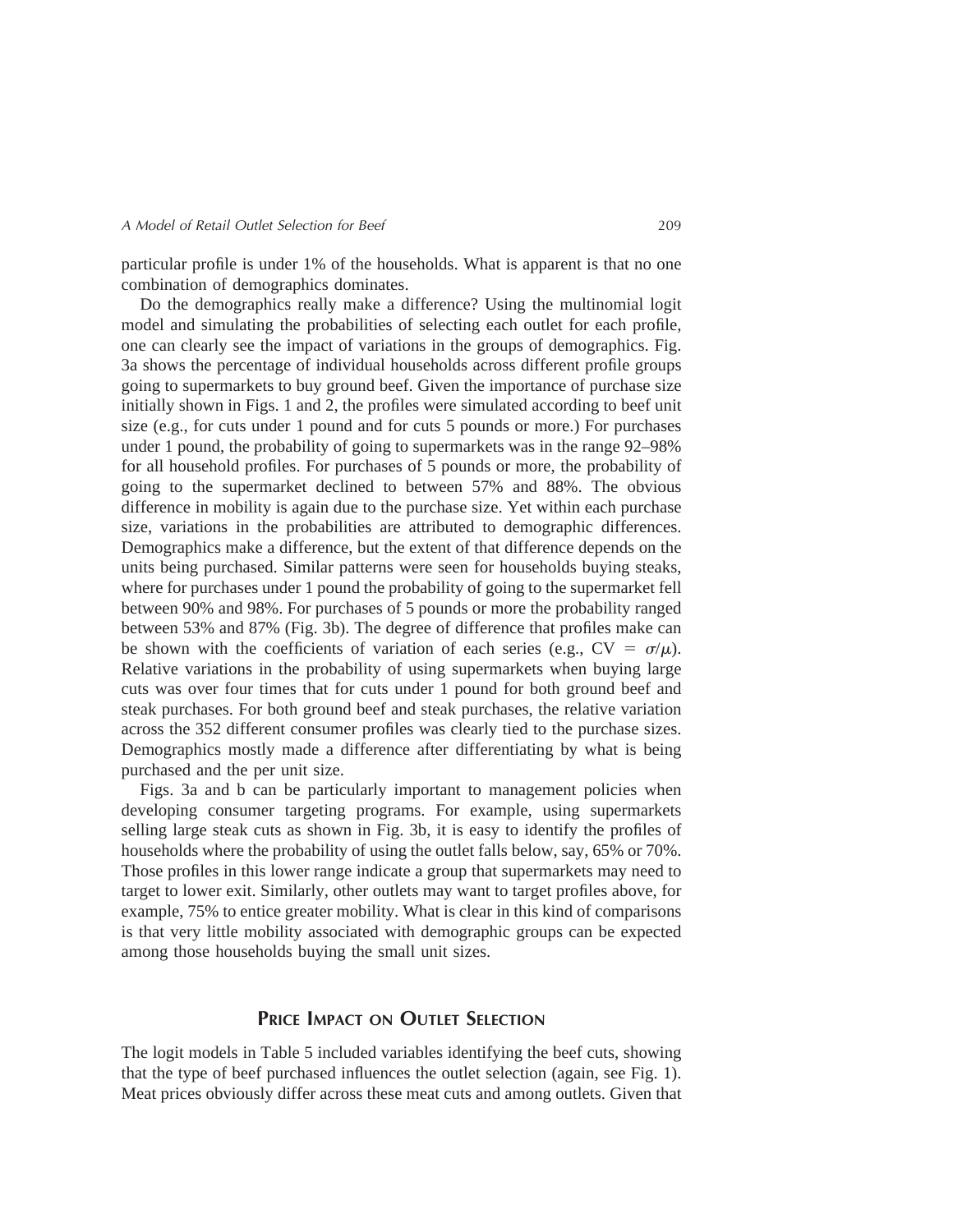

Figure 3. Probability of using supermarkets across demographic groups when buying (a) ground beef and (b) steak.

the values of the meat types differ, it was not possible to include both meat types and the corresponding prices in the same equation because the two variables are expected to be highly correlated. As estimated with the logit models in Table 5, the meat type is most likely picking up demand differences associated with the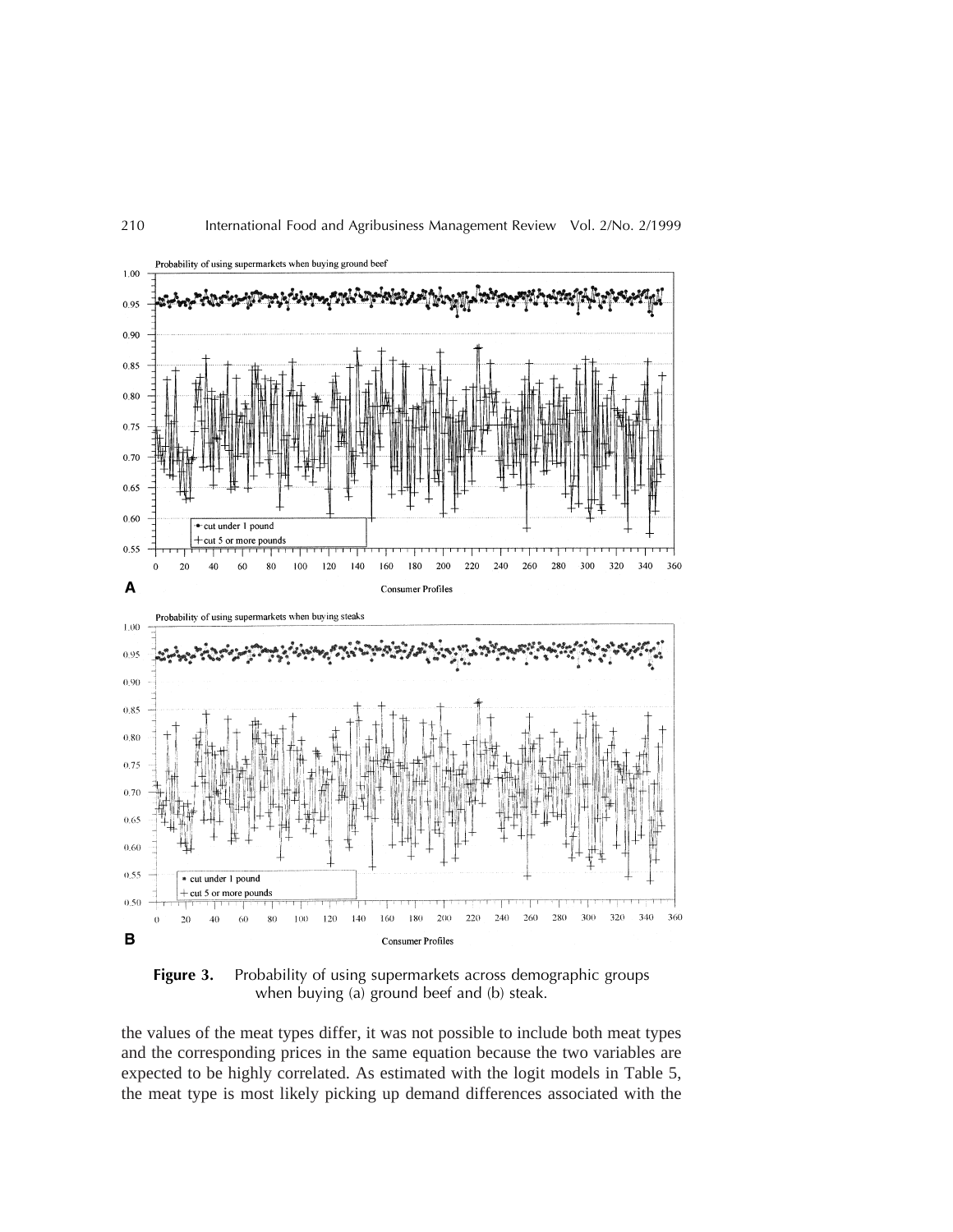|                 | Ground Beef   | <b>Steaks</b> | Roasts       | Other Beef   |
|-----------------|---------------|---------------|--------------|--------------|
| Supermarket     | $-.18030$     | $-.14268$     | $-0.08730$   | $-0.14478$   |
| $(t$ value)     | $(-4.17022)$  | $(-4.69925)$  | $(-1.19276)$ | $(-2.90919)$ |
| Warehouse       | 0.36468       | 0.38868       | 0.71423      | 0.36111      |
| $(t$ value)     | (6.22056)     | (9.53081)     | (8.28679)    | (5.60958)    |
| <b>Butchers</b> | 0.92463       | 0.35726       | 0.82320      | 0.28932      |
| $(t$ value)     | (17.41232)    | (9.03999)     | (9.57845)    | (4.78733)    |
| Supercenters    | $-1.04001$    | $-0.40395$    | $-0.21772$   | $-0.33487$   |
| $(t$ value)     | $(-10.07149)$ | $(-5.95407)$  | $(-1.40791)$ | $(-2.36892)$ |

**Table 7.** Coefficients for the Price Effects in the Multinomial Logit Models Estimated by Beef Cuts for Each Market Outlet

type as well as price differences. The importance of price on the outlet selection needs to be considered (Pashigian and Bowen, 1991). One approach for measuring the potential effects of prices is to estimate separate equations for each meat cut, replacing the price variable for the meat cut in each equation. This gives four equations, one for each beef cut, while still accounting for demographics included in the aggregate model of Table 5.

Four separate equations, assuming independence in the residuals across equations, were estimated. The estimation could be considerably more complicated if the residuals across the equations were correlated. Given that the same right-hand-side variables enter all equations, multivariate issues are not expected to be important compared to when there are considerable differences in the exogenous variables among the equations (Verbeke, Ward, Viaene, 2000).

In general the estimates for the four separate equations show that prices do have significant impacts on the outlet shares. Yet the impacts are still small in magnitude. Table 7 includes the price coefficients along with the *t* statistics, and the complete estimates are available from the authors. In Table 7, each column corresponds to a separate, multinomial logit equation estimated by beef cuts, while each row gives the price coefficients for the outlet used when purchasing that particular beef type. The resulting price coefficients reveal the effects of price changes on the probability of using the different outlets when buying specific beef cuts. Overall, the price effects were statistically significant, with the most pronounced effect being the negative impact on supermarkets. Although these price coefficients represent the underlying importance of pricing, the actual impact on outlet mobility from price differences is best shown by using the predicted probabilities for each outlet. These changes in probabilities are illustrated in Fig. 4. Starting with the average price for each beef type over all the outlets, increases and decreases in beef prices were simulated with the prices being changed by  $\pm$  1 standard deviation to the mean (maximum range of  $\pm$ standard deviation to the average price). The numerical shifts in probabilities associated with this price range were quite small for all beef types. There was a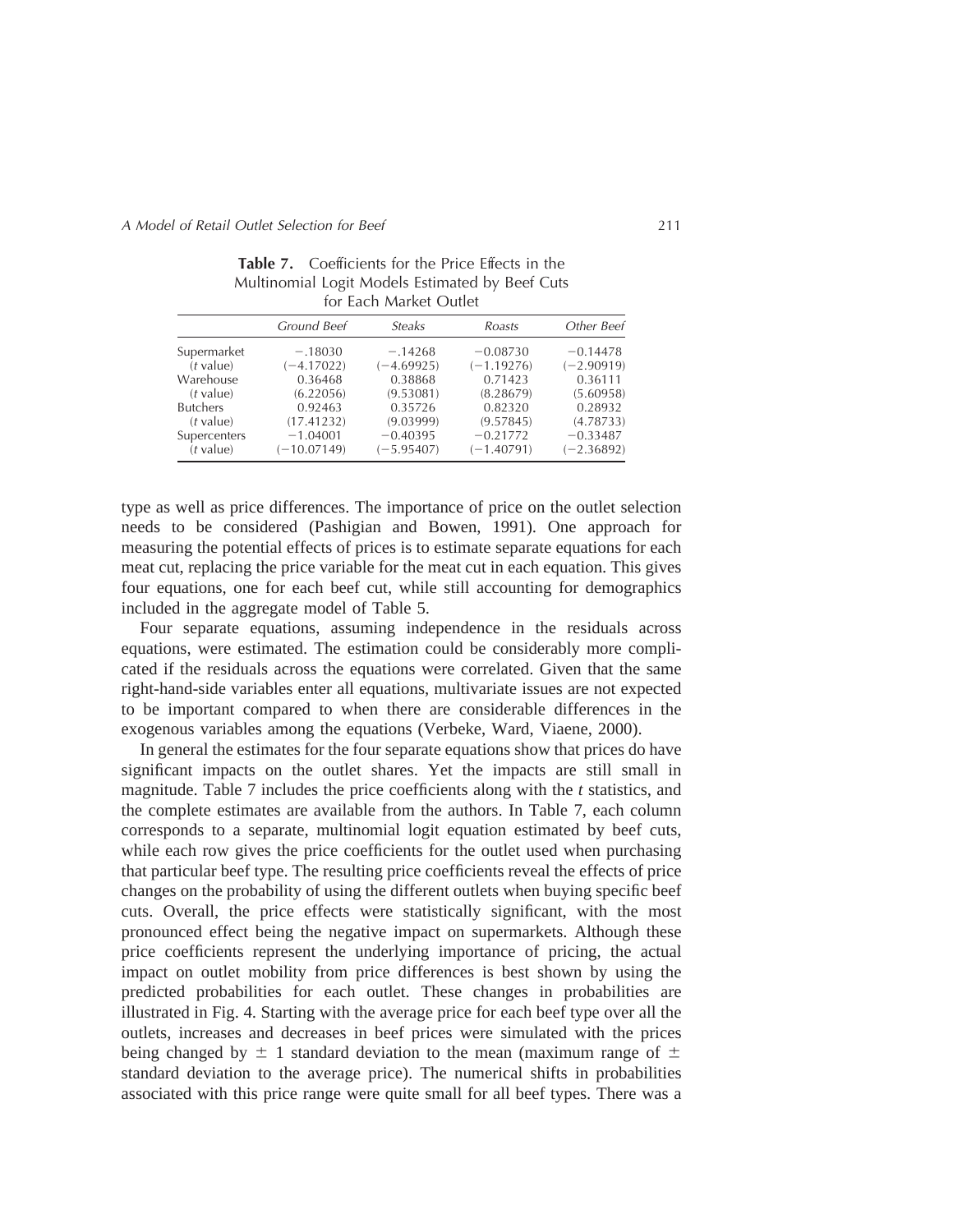

**Figure 4.** Change in probability of using retail outlet as supermarket prices are ranged from  $\pm$  SD to the mean price for each type of beef using the largest cuts.

5.63 percentage point decrease in the probability of the household going to the supermarkets to buy other cuts over this price range. Warehouses and butchers picked up part of this decline, with an increase of 2.27 and 2.24 percentage points, respectively. For steaks, roasts, and ground beef, the likelihood of going to supermarkets declined by less than 5 percentage points over this price range. Warehouses and butchers picked up most of this decline. In each of these simulations, only the supermarket prices were changed. Hence, the simulations show the market adjustments when supermarkets become more or less competitive, while other outlets' prices remain fixed. Because supermarkets were dominant, adjustments in the supermarket price seemed reasonable to show how consumer mobility was adjusted.

Overall, prices did have a relatively small impact on the outlet mobility. This is especially interesting when compared to the previous charts where larger probability shifts were seen when considering cut sizes. Among the different types of beef cuts purchased by the households, ground beef, steaks, and roasts accounted for 88% of the total purchases. Although a 5 percentage point drop on the probability of going to supermarkets might appear relatively small, the offsetting gains to the other outlets represent substantial increases in the probabilities. Also, given the small price effects, one would expect the meat type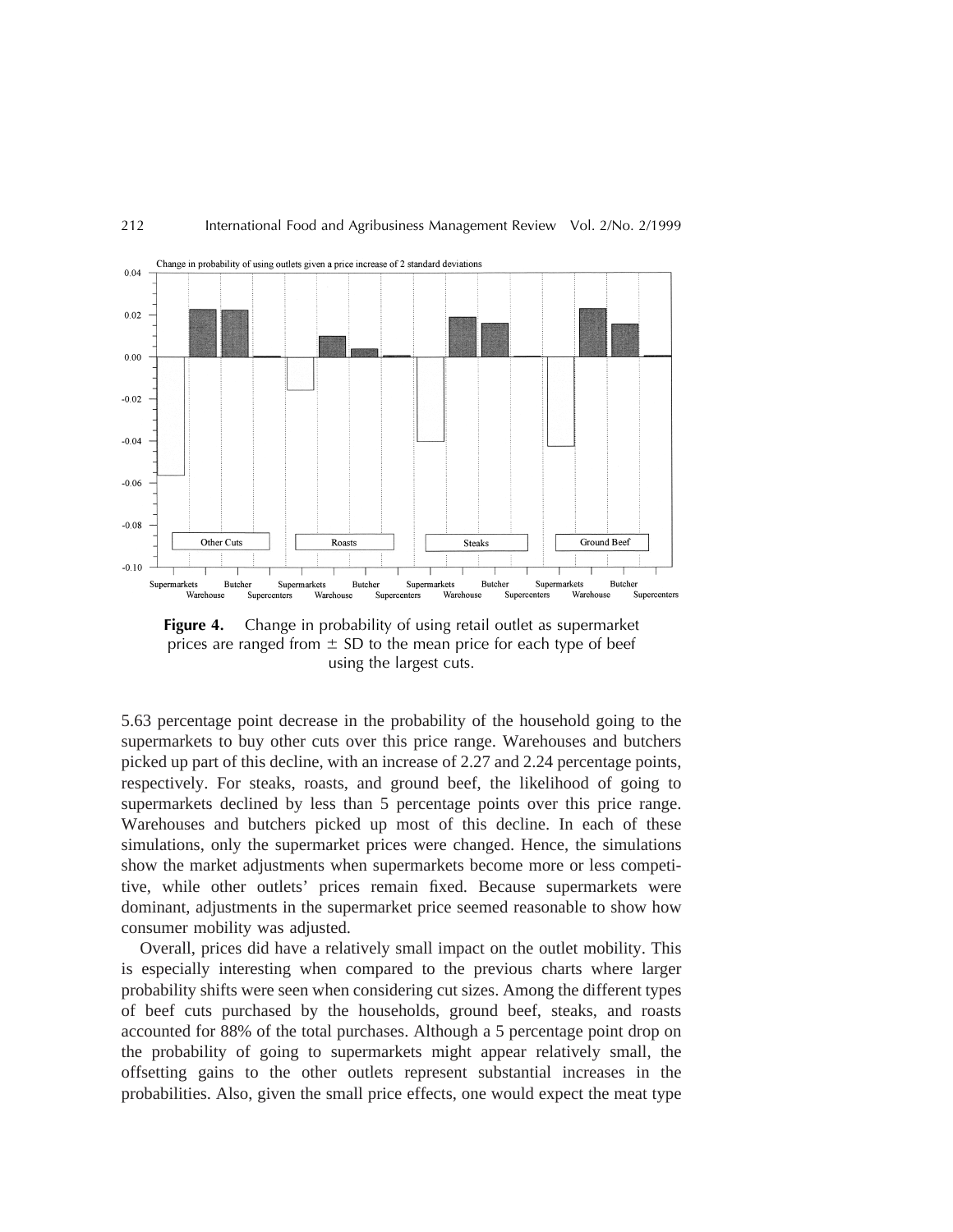estimates in the original logit model to be primarily reflecting different meat types and less so the impact of price differences.

#### **Volume Discounting and Outlet Mobility**

In Table 7 multinomial logit models were estimated for each meat cut but replacing the beef cuts with actual prices. Because price and cut size are included in these new logit estimates, questions about potential endogenous problems with these two variables become an issue. Specifically a portion of the size effect may be due to volume discounting, that is, the size effect is reflecting per unit price discounts. If the estimated shifts in probabilities associated with cut size were totally caused by volume discounting, the equivalent change in probabilities should be seen by increasing or decreasing the price variable. Yet consumers may change their purchasing outlets when buying large cuts for reasons extending beyond the volume discounts. Knowing the relative importance of the cut size beyond the price effects has important management implications.

Given the *j* outlets and *i* beef cuts, if the price in the logit model is related to the purchase size, LBS, then for each beef cut the  $\triangle$ Price<sub>i</sub> [Eq. (4)] represents the change in price with increases in the cut size as defined in Table 1. Because the cut sizes are binary, the price changes will be discrete values measured with the  $\lambda$ s.

Eq. (2) can be respecified where the price replaces the beef cuts, and four equations are estimated, one for each beef cut. Let the respecified equations be written as in Eq. (5a) with the  $\alpha$ s replacing the  $\beta$ s from the original Eq. (1). In Eq.  $(5a - 5b)$ ,  $h_{ii0}$  represents the effects with the smallest cut size, and  $h_{ii1}$  is the addition effect as different cut sizes are considered. Once the coefficients for  $h_{ii0}$ ,  $h_{ii}$ , and the  $\lambda$ s are known, then it is possible to separate out the price discounting component of the purchase size effects on outlet mobility. Given the volume discounting suggested with Eq. (4), then  $h_{ii2}$  [Eq. (5c)] provides the resulting price discount effect on the probabilities, where for the three size changes,  $h_{ii2} = \delta_{ii1} \lambda_{i1}$ ,  $\delta_{ij1}\lambda_{i2}$ , or  $\delta_{ij1}\lambda_{i3}$ .

$$
\begin{aligned} \text{Price}_{i} &= \lambda_{i0} + \sum_{k=2}^{4} \lambda_{i(k-1)} \text{LBS}_{k} + \varepsilon_{i} \\ \hat{\Delta} \text{ Price}_{i} &= \sum_{k=2}^{4} \lambda_{i(k-1)} \text{LBS}_{k} \end{aligned} \tag{4}
$$

As already established with Figs. 3a and b, the probabilities of using different outlets change with the cut size. First the change in the probability of using different outlets will depend on the cut size by using  $h_{ij0}$  and  $h_{ij1}$ , as illustrated with Eq. (6a) where  $\Delta_1$  compares the probabilities to the smallest cut size (i.e.,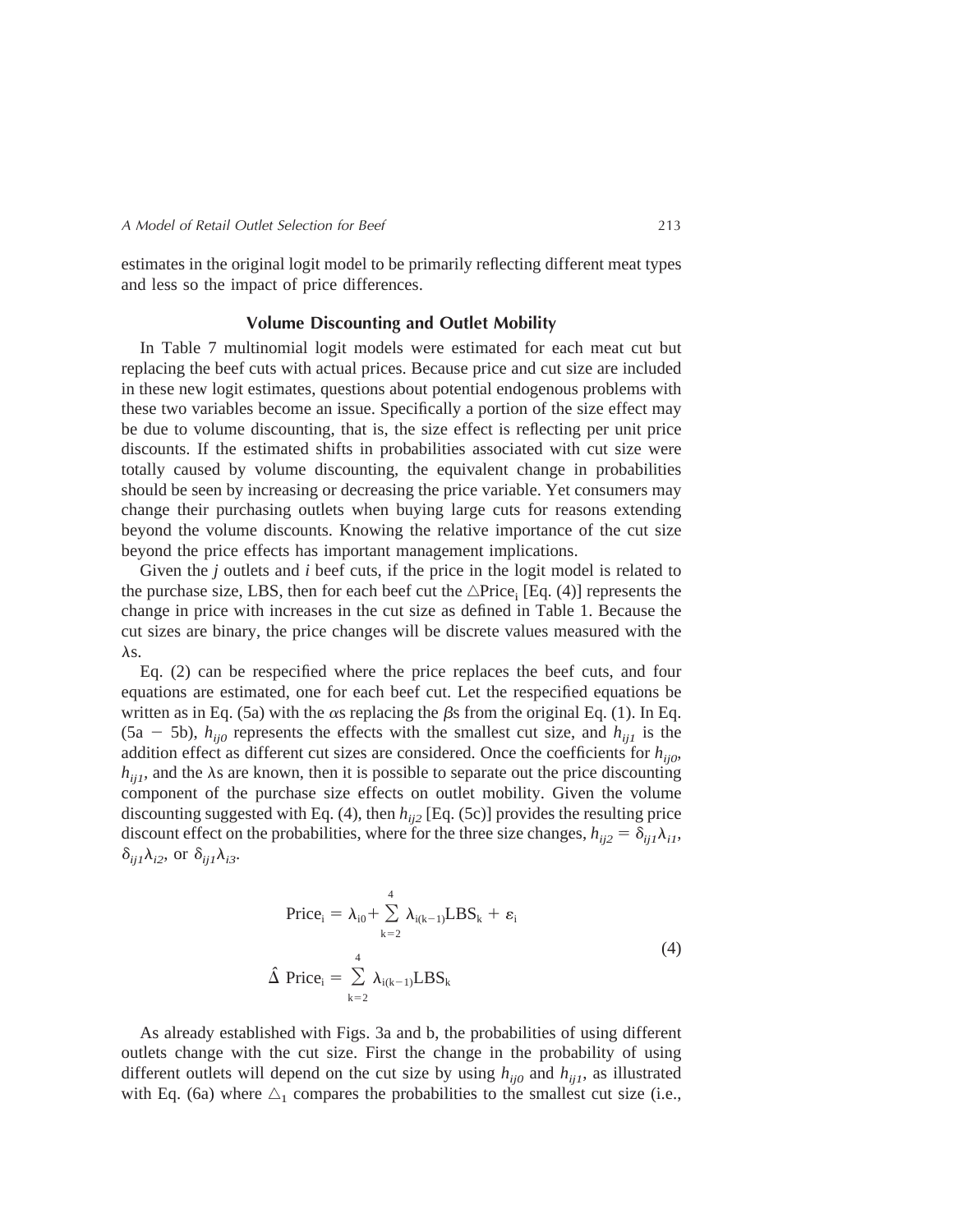$h_{ij0}$ ). In Eq. (6a) the size effect  $h_{ij1}$  represents the combined effects of size, including any price benefits associated with the larger volumes. If prices drop, there may be less reason to shift outlets, hence the price discounting captured with  $h_{ij1}$  may be somewhat smaller than would be seen without the price effect. If the discount exists, then a second comparison would show what the size effect would have been after compensating for the price discount (i.e., adding  $h_{ii2}$  back to the equation.) In Eq. (6b)  $\Delta_2$  shows the resulting change in probability of using outlet *j* after compensating for the price discount associated with the larger cut sizes. Let  $h_{ij1} = h_i^* - h_{ij2}$ , where both  $h_{ij1}$  and  $h_{ij2}$  are now known and  $h_i^*$  is the effect of size cut without the price discounts or  $h_i^* = h_{ij1} + h_{ij2}$ . If the  $\lambda_{ik-1}$  in Eq. (4) were zero, then  $h_{ijI} = h_i^*$ , and any impact from the size cuts is not from price discounting. Whereas, if  $h_i^* = 0$  then  $h_{ij1} = h_{ij2}$ , any change is strictly associated with pricing. Comparing the probability changes between  $\Delta_1$  and  $\Delta_2$  provides a direct way to separate the price discounting effect (if any) from other effects associated with larger cut sizes.

$$
h_{ij0} = \hat{\alpha}_{ij0} + \sum_{k=2}^{4} (\hat{\alpha}_{ij(k-1)}INC_{ijk} + \hat{\alpha}_{ij(k+2)} HSZ_{ijk} + \hat{\alpha}_{ij(k+5)} DQTR_{ijk})
$$
  
+ 
$$
\sum_{k=2}^{3} (\hat{\alpha}_{ij(k+8)} MSA_{ijk} + \hat{\alpha}_{ij(k+10)} EMF_{ijk} + \alpha_{ij(k+12)} AGF_{ijk}) + \delta_{ijl} PRICE_{ij}
$$
(5a)

$$
h_{ijl} = \sum_{k=2}^{4} \delta_{ijk} LBS_{ijk}
$$
 (5b)

$$
h_{ij2} = \delta_{ij1}(\hat{\Delta} \text{ Price}_i) = \delta_{ij1} \left( \sum_{k=2}^{4} \lambda_{i(k-1)} \text{LBS}_{ik} \right)
$$
(5c)

Eq. (4) for each beef cut and the multinomial logit models represent a classic recursive system where the price/volume equation is to obtain the  $\lambda$ s and then the logit models are estimated

$$
\Delta_1 \text{ Prob}(y = j | \Delta \text{LBS}, i) = \begin{pmatrix} \frac{\exp^{h_{ij0}}}{5} - \frac{\exp^{h_{ij0} + h_{ij1}}}{5} \\ \sum_{j=1}^{5} \exp^{h_{ij0}} & \sum_{j=1}^{5} \exp^{h_{ij0} + h_{ij1}} \end{pmatrix}
$$
(6a)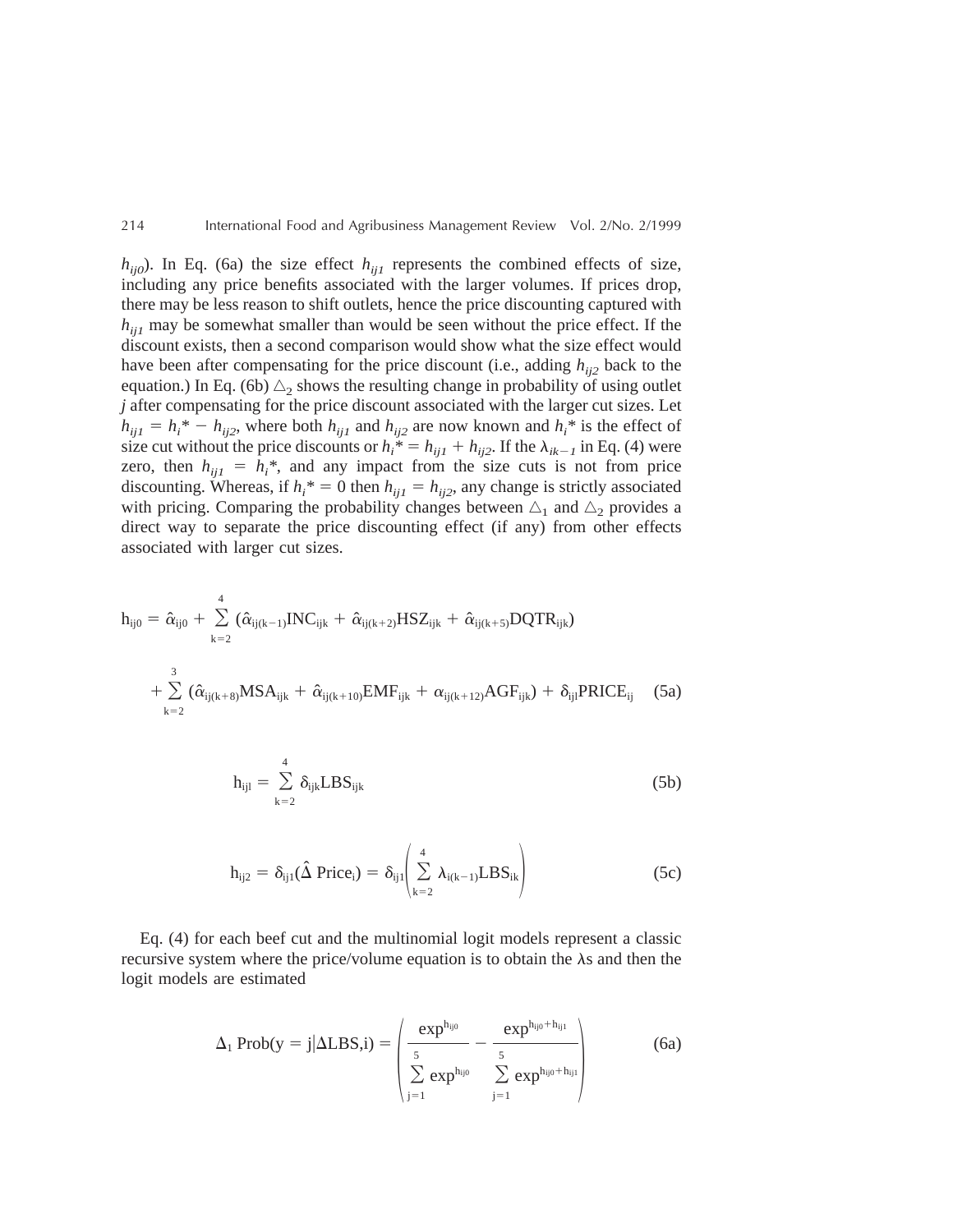|                       |                               | $\sqrt{5}$ Lyuduon $\sqrt{5}$            |                                       |                                       |         |
|-----------------------|-------------------------------|------------------------------------------|---------------------------------------|---------------------------------------|---------|
|                       |                               | <b>Volume Discounting Coefficients</b>   |                                       |                                       |         |
|                       | $\lambda_{0i}$                | $\lambda_{i1}$                           | $\lambda_{i2}$                        | $\lambda_{i3}$                        | $R^2$   |
| Ground Beef           | 2.0631<br>360.84660           | $-0.2378$<br>$-37.85041$                 | $-0.5484$<br>$-84.1630$               | $-0.6820$<br>$-89.2828$               | 0.1298  |
| <b>Steaks</b>         | 3.1315                        | $-0.42747$                               | $-0.6988$                             | $-0.6886$                             | 0.07551 |
| Roasts                | 418.8129<br>2.5970            | $-44.2073$<br>$-0.5079$                  | $-64.7400$<br>$-0.6870$               | $-38.1632$<br>$-0.7804$               | 0.01648 |
| Other                 | 44.3003<br>2.7982<br>217.4065 | $-8.5245$<br>$-0.3793$<br>$-25.0398$     | $-11.6826$<br>$-0.7020$<br>$-43.1930$ | $-12.9735$<br>$-0.8866$<br>$-39.2255$ | 0.0990  |
|                       |                               | Percent Discount from Smallest Unit size |                                       |                                       |         |
|                       | Under 1<br>Pound              | 1 to Under<br>2 Pounds                   | 2 to Under<br>5 Pounds                | 5 Pounds<br>and Over                  |         |
| Ground Beef<br>Steaks | $0.00\%$<br>$0.00\%$          | 11.53%<br>13.65%                         | 26.58%<br>22.31%                      | 33.06%<br>21.99%                      |         |
| Roasts<br>Other       | $0.00\%$<br>$0.00\%$          | 19.56%<br>13.55%                         | 26.46%<br>25.09%                      | 30.05%<br>31.68%                      |         |

**Table 8.** Volume Discounting Estimates Across Meat Cuts  $(S_{\text{QQ}}$  Equation  $(5)$ )

$$
\Delta_2 \text{Prob}(y = j | \Delta \text{LBS}, i) = \begin{pmatrix} \frac{\exp^{h_{ij0}}}{5} - \frac{\exp^{(h_{ij0} + h_{ij1} + h_{ij2})}}{5} \\ \sum_{j=1}^{5} \exp^{(h_{ij0} + h_{ij1} + h_{ij2})} \\ \frac{\sum_{j=1}^{5} \exp^{(h_{ij0} + h_{ij1} + h_{ij2})}}{5} \end{pmatrix}
$$
(6b)

the traditional way (Davidson and MacKinnon, 1993, p. 643; Green, 1997). Price and cut size are independent of the residuals because the equations are recursive (i.e., there is not feedback as occurs in a simultaneous system). Hence, the coefficients for the price discounting equations  $(\lambda s)$  can be used along with the logit estimates to derive the relative size discounting effects in  $\triangle_1$  and  $\triangle_2$ .

Table 8 provides the resulting Ordinary Least Squares estimates for Eq. (4) for each beef type. For each equation, the impacts from the unit sizes (LBS) were statistically significant and had the expected negative signs. Yet for each beef cut, the amount of price variation accounted for any unit size was small as seen with the low  $\mathbb{R}^2$ . That is, while there are volume discounts, prices show major variation independently of the unit size. The bottom portion of Table 8 expresses the price discounts in percentages with the maximum usually in the range of 30%. Considering steaks as one example, prices are discounted 14% between the smallest cut and from 1 to 2 pounds. Beyond 2 to 5 pounds, there is little additional discounting (i.e., the percentage discounts from  $2-5$  pounds and  $5+$ pounds are very close).

Table 8 shows that the discounting is present. Then using Eqs. (6a and b), the relative importance of these results can be shown. Figs. 5a-d show the changes in the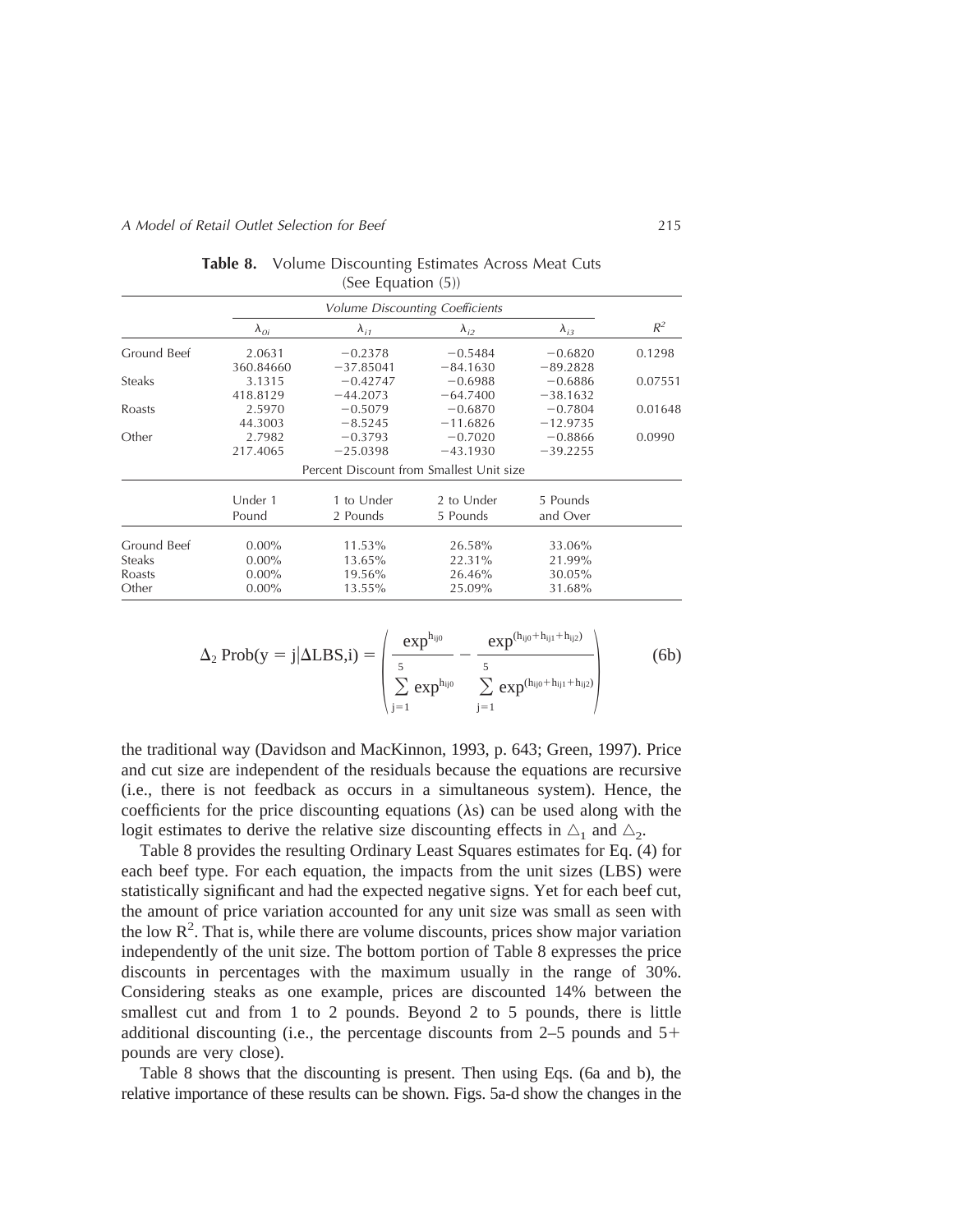

**Figure 5.** Changes in supermarket probabilities with and without price discounts with 5a representing ground beef; 5b, steaks; 5c, roasts, and 5d all other beef.

probabilities ( $\triangle$ <sub>1</sub> and  $\triangle$ <sub>2</sub>) of using supermarkets. In each figure, the bottom axis is the change in cut size, while the left axis is the change in probability of buying through supermarkets. The scales are kept the same across the four graphs so they can be easily compared. The upper line is the  $\triangle$ <sub>1</sub>, or the change in probability with the price discounts included, while the lower line is  $\triangle$ , or the change in probability after compensating for the price discount or holding the effective purchasing price fixed. The shaded area in each plot is the change in probability after removing the price discounting effects from the unit size impact. The fact that these shaded areas are generally quite small indicates that a large portion of the effect of unit size is not related to the impact of volume discounts. Clearly, the probability of using supermarkets declines as larger unit sizes are purchased. Yet even after compensating for the price discount effects, the importance of unit size is still apparent. That is, the probability of using supermarkets when buying larger cuts will occur even if prices are not discounted. Something else associated with buying larger sizes is attracting buyers away from supermarkets. To illustrate, in Fig. 5b the probability of using supermarkets for buying steaks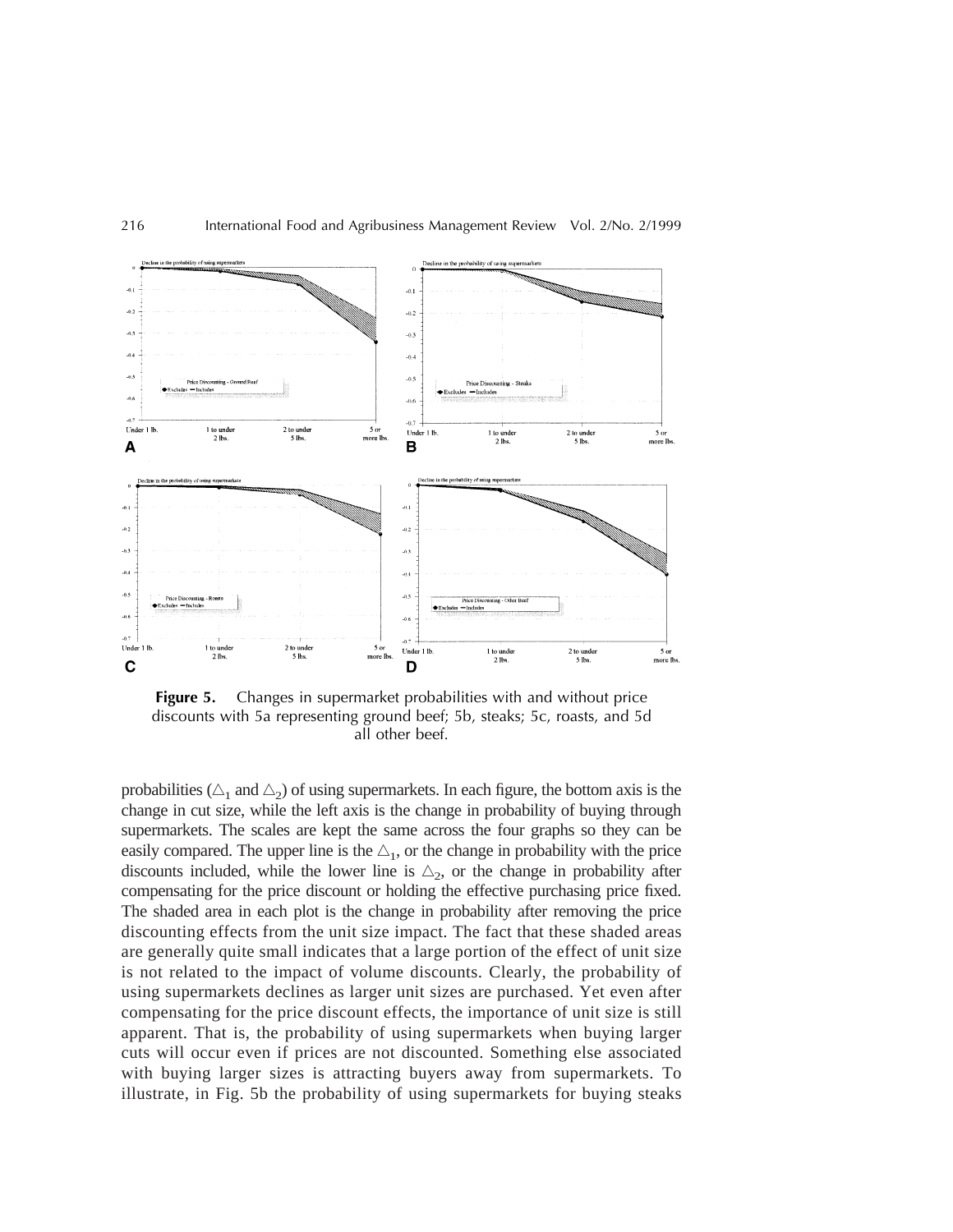declines by 10 and 16 percentage points for the larger two cuts (i.e., 2–5 pounds and 5 pounds and over). Holding the equivalent price fixed  $(\triangle_2)$  the probability changes are 15 and 21 percentage points. Clearly, for the larger cuts consumers are more mobile, and the probability of using supermarkets goes down, yet most of the decline is not attributed to price discounting. Although price discounting is important, consumers shift outlets as they purchase larger beef sizes for reasons beyond the unit price benefits (Wavner and Barsky, 1995).

#### **IMPLICATIONS AND CONCLUSIONS**

Consumers' willingness to switch outlets when buying food can be a major element contributing to the relative competitiveness of retail outlets. If consumption decisions are rigid and persistent purchasing habits prevail, then consumer mobility or willingness to switch sources can be quite limited. Are consumers likely to switch outlets when shopping for basic food items such as beef? If they are, what factors influence these decisions? Answers to both of these questions are important to retail managers to deal with consumers and to food industries such as beef producers. Outlet marketing behavior and management strategies are directly tied to the degree of consumer outlet mobility. If there is very little chance of consumers reducing their use of supermarkets, then pricing, marketing, and services strategies should be considerably different. Thus consumer mobility, much like the theory of barriers to entry and exit, can have profound influences on the dynamics of the outlets and how they need to behave to encourage entry or discourage exit. In general, analyses shows both the importance of the consumers characteristics (demographics) and the attributes of the product being purchased.

An unordered, multinomial logit model of outlet choices was used to evaluate the impact of demographics, seasonality, types of purchases, price, and quantities on consumers' selection of outlets for beef. Empirical results indicated that the type and size of beef purchased are major factors influencing the outlet choice. Income levels, household sizes, women's employment levels, and prices also have an effect on the outlet choice. Supermarkets continue to maintain a high probability of being used as the primary meat outlet. Yet consumers do shift outlets when buying large beef cuts. The probabilities of using supermarkets decline as large unit sizes are purchased, and the loss by supermarkets is captured by warehouses and butchers. Supercenters, although growing in total dollar volume, show little gain when supermarkets are less likely to be chosen. Demographics are mostly important when considering large unit sizes. Household buying habits differ across demographic characteristics, but the total impact is quite small for those households buying the small cuts. In contrast, the variation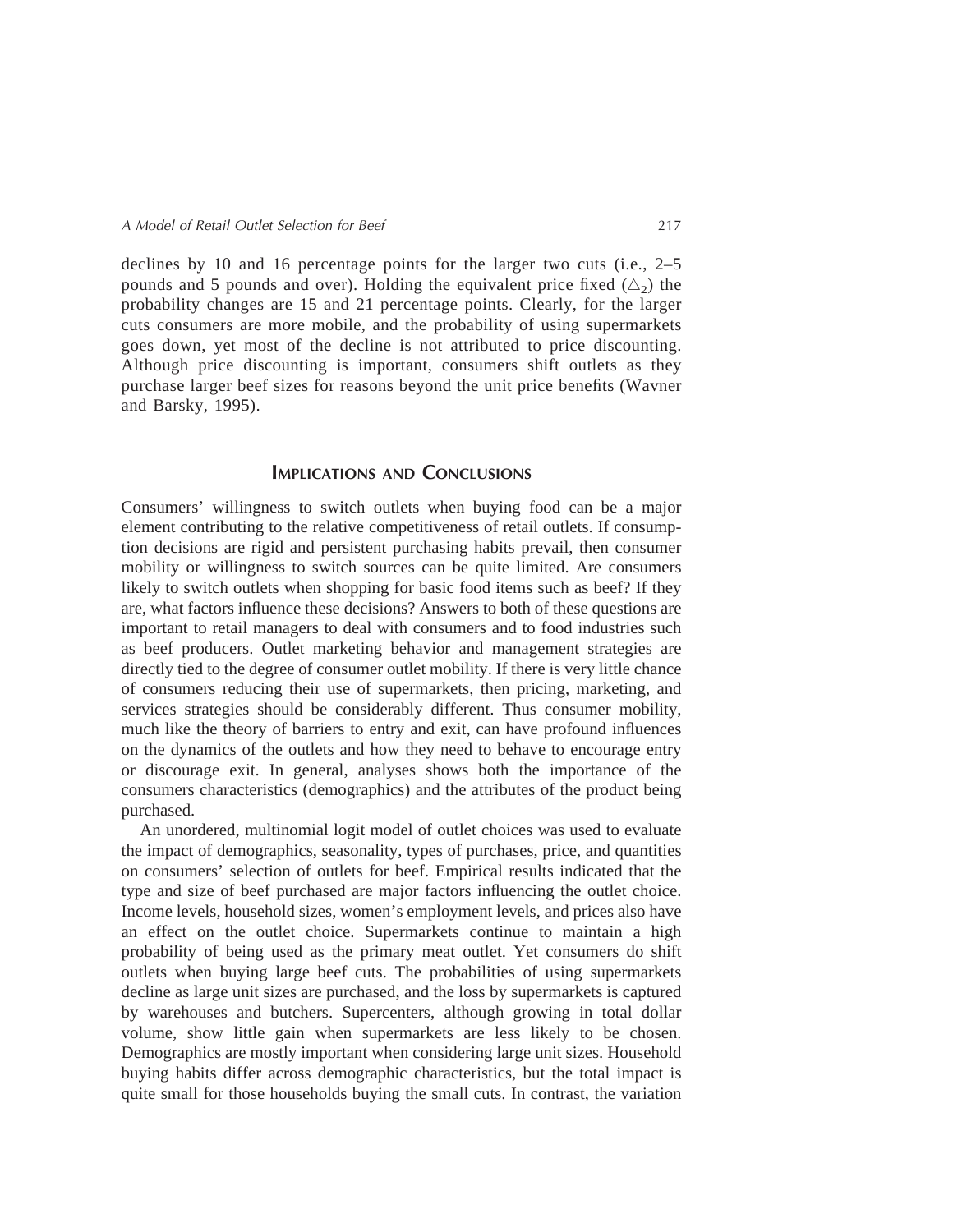in outlet selection is more than four times as great when considering those buying the largest cut sizes. That is, household entry and exit among the outlets is far greater over the demographics as the purchasing sizes increase. Clearly from a marketing standpoint, to either encourage or discourage outlet mobility, any outlets targeting consumers who are buying the larger units have the greatest potential for impacting consumer mobility. This can be particularly important to management policies when developing consumer-targeting programs. Profiles of households where the probability of using, for example, supermarkets is below a certain level can be identified. This way, supermarkets are able to target this group of consumers to try to increase the likelihood of shopping in their outlets. If the outlet is primarily catering to households making small purchase sizes, then there is less need to be concerned about market exit across any of the outlet alternatives.

Pricing is important, and the models show both the direct price effects and the indirect price effects through volume discounting. Beef prices were shown to drop as the cut sizes are increased. Price discounting was empirically linked to four cut sizes giving a maximum discount of nearly 30% for some beef types. The price discounting component, when using the logit estimates, was shown to be a relatively small part of the impact of the purchase sizes. That is, consumers were shown to switch outlets when buying larger beef sizes, even after removing the price discounting component from the model. Clearly, the need to buy larger sizes drives households to become more mobile in their outlet decisions, and the willingness to shift outlets is greater than what would be attributed to just discounted prices. Although we have not identified the other factors, it is clear that consumers seek other outlet alternatives with the motivation to switch tied to both price and nonprice considerations. This is usually true only when buying the large cut sizes. Price discounting is important, but is clearly not the driving force.

These empirical models are particularly important for dealing with issues associated with competitiveness and the likelihood that consumers are or are not willing to make changes. Furthermore, the models provide the bases for management strategies when considering targeting specific groups of consumers based on demographics. Impacts associated with competitive pricing have been shown, and the results generally indicate that potential gains are greater when targeting consumer profiles compared to relative competitive pricing. There were more changes in outlet mobility associated with demographic differences than with variations in prices. However, in every case the potential for change was uniquely tied to the purchase size.

#### **NOTES**

1. Seasonality was defined such that the four seasonal coefficients sum to zero. Then each seasonal coefficient was estimated where: Quarter 1:  $\beta_{j0} - \beta_{j13} - \beta_{j14} - \beta_{j15}$ ; Quarter 2: